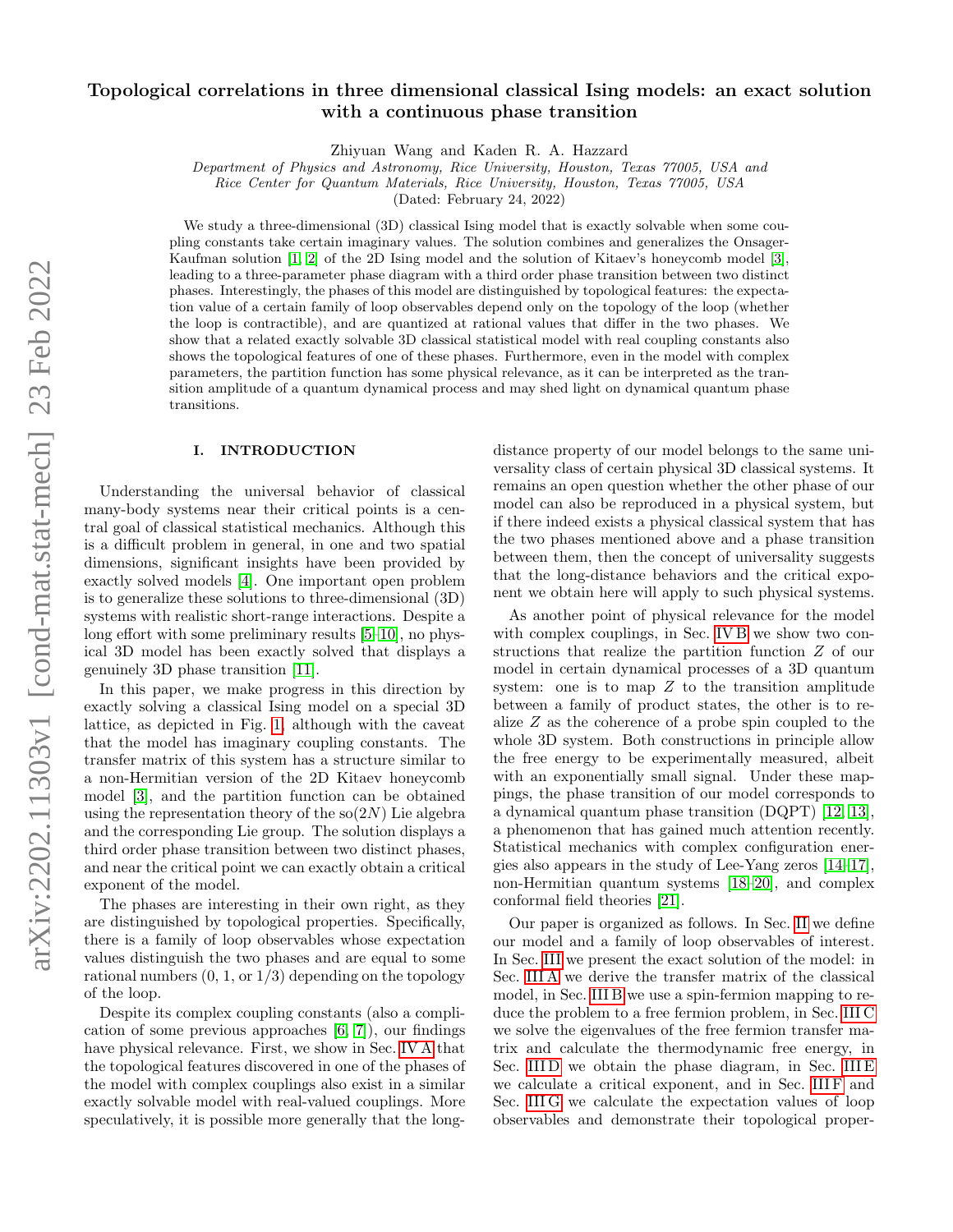

<span id="page-1-0"></span>FIG. 1. Definition of the model and loop observables. The classical system sits on a 3D stacking of the brick wall lattice, of arbitrarily large extent in each direction. Classical spins lie on vertices, and they only interact via the thicker links. The horizontal links (red, blue, black) have real coupling constants  $J_x, J_y, J_z$ , for x-planes, y-planes, and z-planes, respectively. The coupling constant  $J_{\perp}$  for the vertical links (pink) and the external field  $h$  are imaginary when the solvability condition Eq. [\(4\)](#page-1-2) is met. The yellow shaded cuboid shows an example of the loop observable  $\sigma[\mathfrak{L}_{(xy)}]$  for a contractible loop  $\mathfrak{L}$  (here being an elementary plaquette), which is equal to the product of Ising spins on the larger yellow vertices [see Eq. [\(5\)](#page-1-3)]. Similarly, the green shaded rectangle shows an example of  $\sigma[\mathfrak{L}_{(yz)}]$ for a noncontractible loop, extended infinitely to the right and to the left.

ties. In Sec. [IV](#page-8-0) we give two physical implications of our model: the existence of a physical classical phase with similar topological behaviors (Sec. [IV A\)](#page-9-0), and realizations of the partition function in quantum dynamical processes (Sec. [IV B\)](#page-9-1). In Sec. [V](#page-10-0) we summarize our results. The Appendices contain technical results used throughout our arguments.

#### <span id="page-1-1"></span>II. THE MODEL

In this section we define our model and the class of physical observables we are interested in. The model is defined on a 3D stacking of the 2D brick wall lattice, with classical Ising spins,  $\sigma_j \in \{-1, +1\}$ , lying on vertices j, as shown in Fig. [1,](#page-1-0) and we use periodic boundary conditions (PBC) for all the three directions for simplicity. Nearest neighbor Ising-type interactions exist only on a subset of links in this lattice, which are shown in Fig. [1](#page-1-0) as thick red, blue, black, and pink links. The energy of the system for a specific classical spin configuration is

<span id="page-1-5"></span>
$$
H[\{\sigma\}] = -J_x \sum_{\langle ij \rangle \in \mathbf{X}} \sigma_i \sigma_j - J_y \sum_{\langle ij \rangle \in \mathbf{Y}} \sigma_i \sigma_j \tag{1}
$$

$$
-J_z \sum_{\sigma_i \sigma_j \sigma_j - J_\perp} \sum_{\sigma_i \sigma_j + h} \sum_{\sigma_i} \sigma_i,
$$

$$
-J_z \sum_{\langle ij \rangle \in \mathbf{Z}} \sigma_i \sigma_j - J_\perp \sum_{\langle ij \rangle \in \perp} \sigma_i \sigma_j + n \sum_i \sigma_i.
$$

where  $X$  denotes the set of all thick links on x-planes, and similarly for **Y**, **Z**, while  $\perp$  is the set of all the vertical links in Fig. [1,](#page-1-0) and the external field h acts on all spins. The goal is to find the partition function

<span id="page-1-4"></span>
$$
Z(K_x, K_y, K_z, K_\perp, \beta h) = \sum_{\{\sigma\}} e^{-\beta H[\{\sigma\}]}, \tag{2}
$$

where  $K_i = \beta J_i, i = x, y, z, \perp$ . The free energy is related to the partition function by

$$
F = -k_B T \ln Z. \tag{3}
$$

The model is exactly solvable when the following conditions hold:

<span id="page-1-2"></span>
$$
4J_{\perp}\beta \equiv \pi i \pmod{2\pi i}, \quad 2h\beta \equiv \frac{\pi i}{2} \pmod{2\pi i}.
$$
 (4)

After imposing these solvability conditions, there remains a three-dimensionless-parameter space  $(K_x, K_y, K_z)$  of solutions.

Beyond the free energy (and its derivatives), we also consider the thermal expectation values of a family of loop observables that are products of  $\sigma_i$ s on closed loops, defined by the following procedure:

(1) Choose a loop  $\mathfrak L$  on the 2D brick wall lattice ( $\mathfrak L$  must consist of edges of the brick wall lattice);

(2) Choose two nearest neighbor planes of type  $\alpha$  and  $\beta$ of the 3D lattice, denoted  $(\alpha\beta)$ , which can be  $(xy)$ ,  $(yz)$ or  $(zx)$ :

(3) Denote by  $\mathfrak{L}_{(\alpha\beta)}$  the graph consisting of all sites in the loop  $\mathfrak L$  of both  $\alpha$  and  $\beta$  planes and the edges of the lattice joining pairs of these sites;

(4) For a lattice site  $i \in \mathfrak{L}_{(\alpha\beta)}$ , denote by  $\overline{i}$  the same site of the other plane (if  $i \in \alpha$ , then  $\overline{i} \in \beta$  and vice versa); (5) For  $i \in \mathfrak{L}_{(\alpha\beta)}$ , define  $n(i)$  to be the number of thick

horizontal edges in  $\mathfrak{L}_{(\alpha\beta)}$  linked to i [notice that  $n(i) \in$  $\{0,1\}$ ;

(6) The loop product is defined as

<span id="page-1-3"></span>
$$
\sigma[\mathfrak{L}_{(\alpha\beta)}] = \prod_{i \in \mathfrak{L}_{(\alpha\beta)}} \sigma_i^{n(\overline{i})}.
$$
 (5)

In Fig. [1](#page-1-0) we illustrate the definition of  $\sigma[\mathfrak{L}_{(\alpha\beta)}]$  for a contractible and a noncontractible loop  $\mathfrak{L}$ . In Sec. [III F](#page-7-1) we will compute their thermal expectation values

$$
\langle \sigma[\mathfrak{L}_{(\alpha\beta)}] \rangle = \frac{1}{Z} \sum_{\{\sigma\}} \sigma[\mathfrak{L}_{(\alpha\beta)}] e^{-\beta H[\{\sigma\}]}.
$$
 (6)

We will see that the expectation values of these observables are sensitive to the topology of the loop  $\mathfrak{L}_{(\alpha\beta)}$ . Namely, for a contractible loop  $\mathfrak{L}_{(\alpha\beta)}$  we have  $\langle \sigma[\mathfrak{L}_{(\alpha\beta)}] \rangle = \pm 1$  (and the same loop  $\mathfrak{L}_{(\alpha\beta)}$  takes the same value for different phases), while for a non-contractible loop  $\mathfrak{L}_{(\alpha\beta)}, \langle \sigma[\mathfrak{L}_{(\alpha\beta)}] \rangle$  is equal to 0 in one phase (the Aphase) and  $-1/3$  in another phase (the B-phase). Therefore, noncontractible loop observables can be used as order parameters of this model.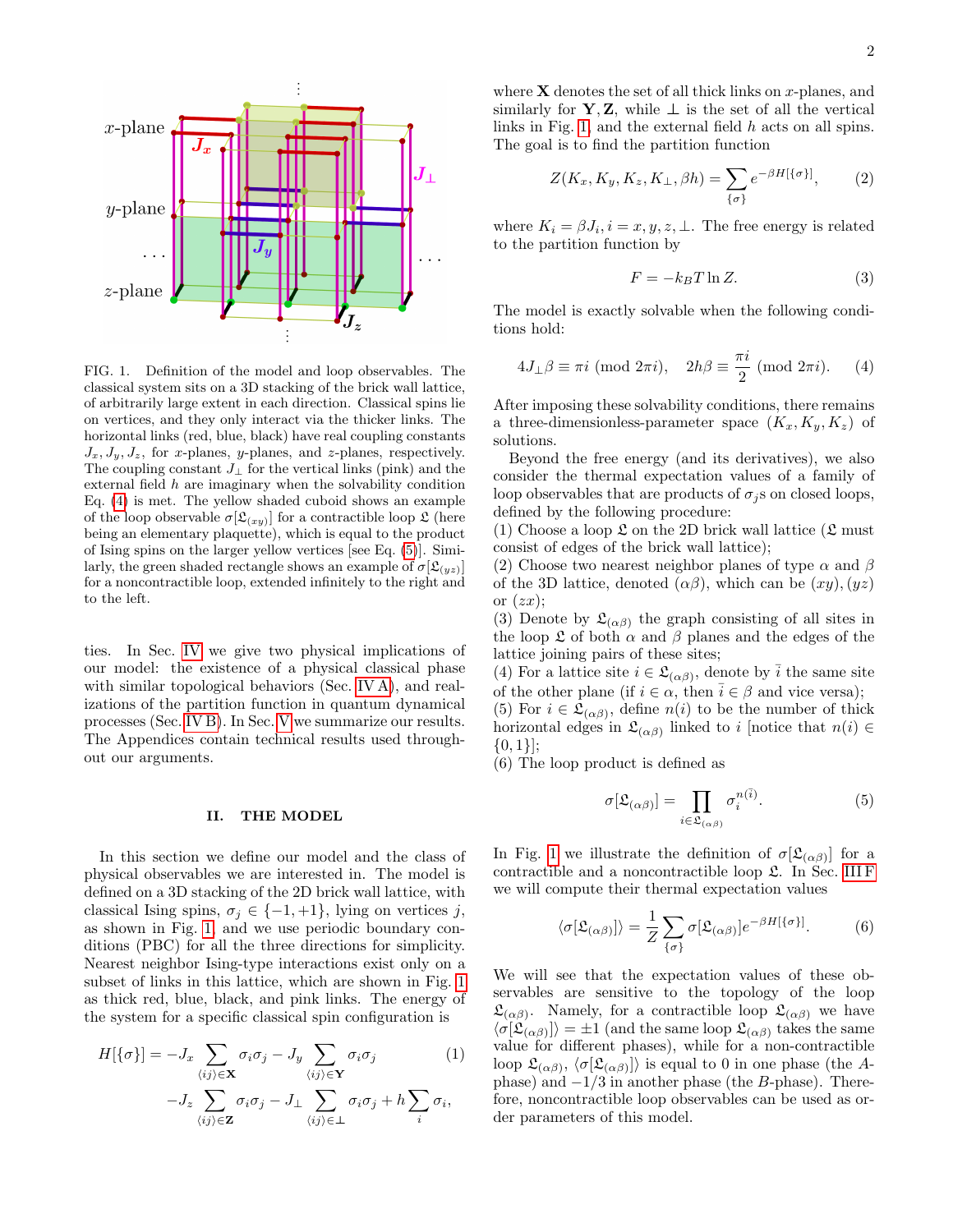

<span id="page-2-3"></span>FIG. 2. The 2D brick wall lattice on which the transfer matrix Eq. [\(7\)](#page-2-2) is defined. A unit cell is shown in the shaded square. The conserved loop operator  $\hat{W}_p$  acts on the six spins of the elementary plaquette  $p$ , and the conserved noncontractible loop  $\Phi_x$  ( $\Phi_y$ ) acts on a row (column) of spins. The  $\pm \kappa$  shown next to each link is the real part of the small perturbation to the link coupling constant needed to gap the fermionic spectrum of the B-phase.

## <span id="page-2-0"></span>III. THE SOLUTION

#### <span id="page-2-1"></span>A. The Transfer Matrix

The first step to solve this model is to find the transfer matrix  $\hat{T}$  for each period of  $x, y, z$  planes, as shown in Fig. [1,](#page-1-0) defined so that  $Z = \text{Tr}[\hat{T}^M]$ , where M is the total number of periods. We will show that when the conditions [\(4\)](#page-1-2) are satisfied, the transfer matrix is

<span id="page-2-2"></span>
$$
\hat{T} = \exp\left(K_x \sum_{\langle ij \rangle \in X_{2D}} \hat{\sigma}_i^x \hat{\sigma}_j^x\right) \exp\left(K_y \sum_{\langle ij \rangle \in Y_{2D}} \hat{\sigma}_i^y \hat{\sigma}_j^y\right) \times \exp\left(K_z \sum_{\langle ij \rangle \in Z_{2D}} \hat{\sigma}_i^z \hat{\sigma}_j^z\right),
$$
\n(7)

where  $\hat{\sigma}_i^{x,y,z}$  are Pauli operators acting on the spin located at site  $j$  of the 2D brick wall lattice shown in Fig. [2,](#page-2-3)  $X_{2D}$  denotes the set of all the x-links shown in Fig. [2,](#page-2-3) and similarly for  $Y_{2D}, Z_{2D}$ . Henceforth, we use  $\sum_{x}$ ,  $\sum_{y}$ , and similarly for  $T_2D, Z_2D$ . Henceforth, we use  $\sum_x$ ,  $\sum_y$ ,<br>and  $\sum_z$  as abbreviations for  $\sum_{(i,j)\in X_{2D}}$ ,  $\sum_{(i,j)\in Y_{2D}}$ , and  $\sum_{(i,j)\in Z_{2D}}$ , respectively. We prove Eq. [\(7\)](#page-2-2) by inserting resolutions of identity on each plane in  $Z = \text{Tr}[\hat{T}^M]$  in Eq. [\(7\)](#page-2-2) and showing that it reproduces Eq. [\(2\)](#page-1-4). The trick here is that when inserting resolution of identity, we use the  $\hat{\sigma}^x$  basis  $|X\rangle \equiv \otimes_j |\sigma_j\rangle_x$  on x-planes,  $\hat{\sigma}^y$  basis  $|Y\rangle \equiv \otimes_j |\sigma_j\rangle_y$  on y-planes, and  $\hat{\sigma}^z$  basis  $|Z\rangle \equiv \otimes_j |\sigma_j\rangle_z$ on z-planes, where  $\hat{\sigma}_j^x | \sigma_j \rangle_x = \sigma_j | \sigma_j \rangle_x$  and similarly for  $|\sigma_i\rangle_u, |\sigma_j\rangle_z$ . Therefore, we have

<span id="page-2-4"></span>
$$
\text{Tr}[\hat{T}^{M}] = \sum_{\substack{X_{1}, Y_{1}, Z_{1}, \ldots, \\ X_{M}, Y_{M}, Z_{M}}} \langle X_{1}|e^{K_{x}\sum_{x}\hat{\sigma}_{i}^{x}\hat{\sigma}_{j}^{x}}|Y_{1}\rangle\langle Y_{1}|e^{K_{y}\sum_{y}\hat{\sigma}_{i}^{y}\hat{\sigma}_{j}^{y}}|Z_{1}\rangle\langle Z_{1}|e^{K_{z}\sum_{z}\hat{\sigma}_{i}^{z}\hat{\sigma}_{j}^{z}}|X_{2}\rangle\langle X_{2}| \cdots
$$
\n
$$
\times |X_{M}\rangle\langle X_{M}|e^{K_{x}\sum_{x}\hat{\sigma}_{i}^{x}\hat{\sigma}_{j}^{x}}|Y_{M}\rangle\langle Y_{M}|e^{K_{y}\sum_{y}\hat{\sigma}_{i}^{y}\hat{\sigma}_{j}^{y}}|Z_{M}\rangle\langle Z_{M}|e^{K_{z}\sum_{z}\hat{\sigma}_{i}^{z}\hat{\sigma}_{j}^{z}}|X_{1}\rangle
$$
\n
$$
= \sum_{\{\sigma\}} \exp\left(K_{x}\sum_{\langle ij\rangle \in \mathbf{X}} \sigma_{i}\sigma_{j} + K_{y}\sum_{\langle ij\rangle \in \mathbf{Y}} \sigma_{i}\sigma_{j} + K_{z}\sum_{\langle ij\rangle \in \mathbf{Z}} \sigma_{i}\sigma_{j}\right)
$$
\n
$$
\times \langle X_{1}|Y_{1}\rangle\langle Y_{1}|Z_{1}\rangle\langle Z_{1}|X_{2}\rangle\cdots\langle X_{M}|Y_{M}\rangle\langle Y_{M}|Z_{M}\rangle\langle Z_{M}|X_{1}\rangle. \tag{8}
$$

The first factor corresponds to the classical Boltzmann weight contributed by all the horizontal links. For the overlap matrices in the last line of Eq. [\(8\)](#page-2-4), using a suitable phase convention for basis states

<span id="page-2-5"></span>
$$
|\pm 1\rangle_z = \{|\uparrow\rangle, e^{\pi i/4}|\downarrow\rangle\},
$$
  
\n
$$
|\pm 1\rangle_x = \{\frac{|\uparrow\rangle + |\downarrow\rangle}{\sqrt{2}} e^{3\pi i/4}, \frac{|\uparrow\rangle - |\downarrow\rangle}{\sqrt{2}} e^{\pi i/2}\}
$$
  
\n
$$
|\pm 1\rangle_y = \{\frac{|\uparrow\rangle + i|\downarrow\rangle}{\sqrt{2}} e^{-3\pi i/4}, \frac{|\uparrow\rangle - i|\downarrow\rangle}{\sqrt{2}} e^{-\pi i/2}\},
$$

we have

$$
{}_x\langle\sigma|\sigma'\rangle_y={}_y\langle\sigma|\sigma'\rangle_z={}_z\langle\sigma|\sigma'\rangle_x=\frac{1}{\sqrt{2}}e^{\frac{\pi i}{4}(\sigma\sigma'-\frac{\sigma+\sigma'}{2}+3)}.
$$

The overlaps give the Boltzmann weights contributed by the vertical links and external field terms with  $\beta J_{\perp}$  =  $\pi i/4$ ,  $\beta h = \pi i/4$ , up to an irrelevant constant shift of the energy. Also, one can show that adding  $2\pi i$  to  $4J_{\perp}\beta$ or  $2h\beta$  will only multiply the partition function by an irrelevant overall constant phase factor, since whenever we flip a spin  $\sigma_i$ , the imaginary part of  $\beta H[\{\sigma\}]$  changes by  $\pm 2(2sJ_{\perp}-\tilde{h})\beta$ , where  $s=(\sigma'_j+\sigma''_j)/2 \in \{-1,0,+1\}$ , and  $\sigma'_{j}(\sigma''_{j})$  is the neighbor of  $\sigma'_{j}$  lying above (below) it.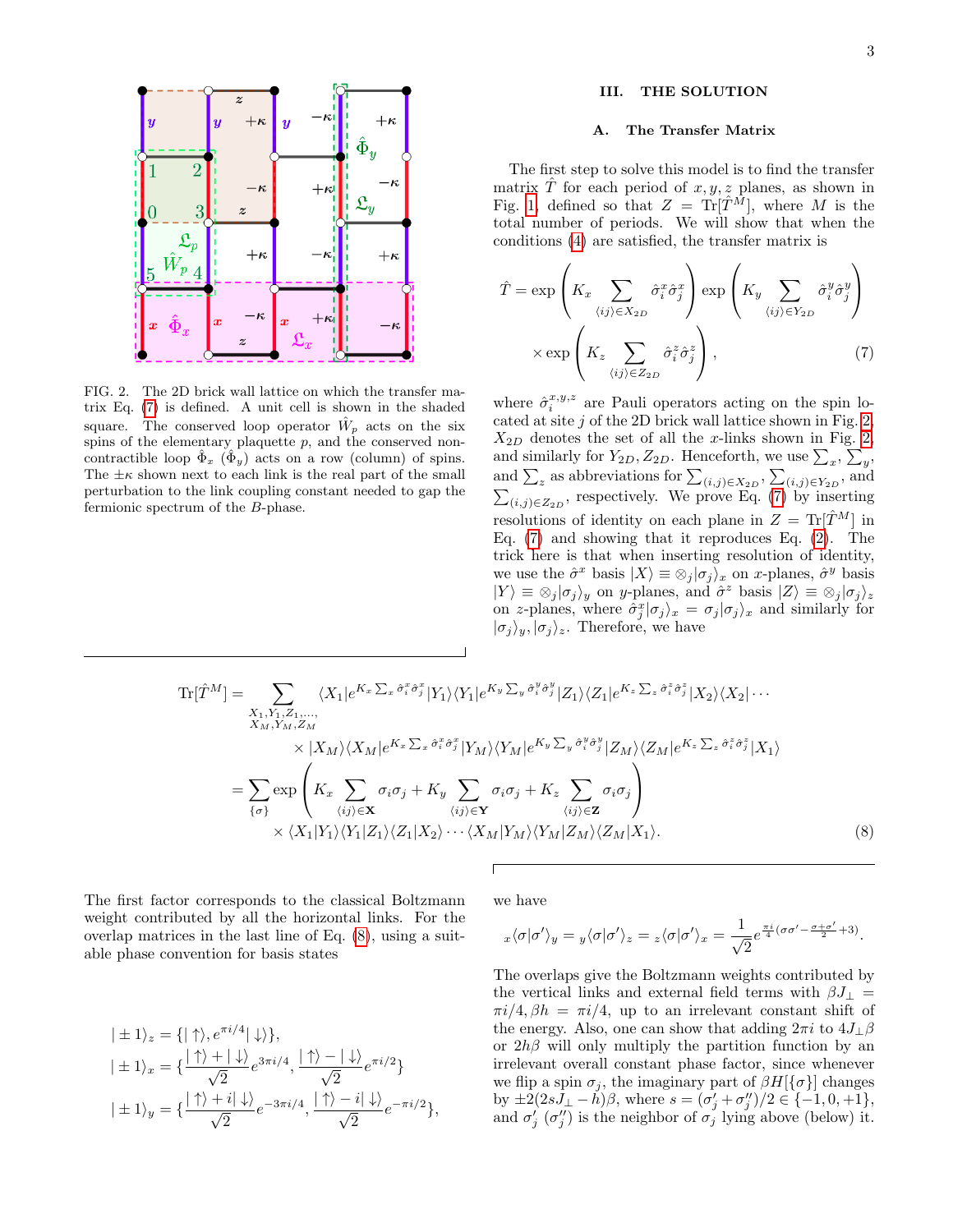Therefore the model Eq. [\(1\)](#page-1-5) has transfer matrix Eq. [\(7\)](#page-2-2) when Eq. [\(4\)](#page-1-2) is satisfied.

Now that we have obtained the transfer matrix  $\hat{T}$  of our model, the next step is to calculate the largest (in magnitude) eigenvalue  $\Lambda_{\text{max}}$  of T<sup> $\tau$ </sup>, which governs the free energy in the thermodynamic limit

$$
F = -Mk_BT \ln \Lambda_{\text{max}} + O(\Lambda_1^M / \Lambda_{\text{max}}^M),\tag{9}
$$

where  $\Lambda_1$  is the next-to-largest (in magnitude) eigenvalue of  $\hat{T}$ . We will calculate the eigenvalues of  $\hat{T}$  in two steps: in Sec. [III B](#page-3-0) we map the transfer matrix  $T$  to a free fermion transfer matrix  $\hat{T}'$  in Eq. [\(11\)](#page-3-1), and then in Sec. [III C](#page-4-0) we solve the eigenvalues of this free fermion transfer matrix.

#### <span id="page-3-0"></span>B. Mapping to a free fermion problem

Our goal in this section is to map the transfer matrix  $\hat{T}$  to a free fermion transfer matrix  $\hat{T}'$ , written in terms of Majorana fermion bilinear operators. While this can be accomplished by Kitaev's original technique [\[3\]](#page-17-2), or by using a Jordan-Wigner transformation [\[22\]](#page-17-16), here we use the algebraic method developed in Refs. [\[23](#page-17-17)[–26\]](#page-17-18), which is far simpler. The key idea of this technique is that, instead of considering the mapping of each individual spin operators, we view the interaction term on each link  $\langle ij \rangle$ as a whole, and consider the algebra generated by all these terms. We write the transfer matrix as

$$
\hat{T} = e^{K_x \sum_x \hat{\gamma}_{ij}} e^{K_y \sum_y \hat{\gamma}_{ij}} e^{K_z \sum_z \hat{\gamma}_{ij}}, \tag{10}
$$

where the bond operators are defined as  $\hat{\gamma}_{ij} = \hat{\sigma}_i^{\alpha} \hat{\sigma}_j^{\alpha}$  if  $\langle ij \rangle$  is an  $\alpha$ -link in the 2D brick wall lattice. We now construct another transfer matrix

<span id="page-3-1"></span>
$$
\hat{T}' = e^{K_x \sum_x \hat{\gamma}'_{ij}} e^{K_y \sum_y \hat{\gamma}'_{ij}} e^{K_z \sum_z \hat{\gamma}'_{ij}}
$$
\n
$$
\equiv e^{K_x \sum_x u_{ij} i\hat{c}_i \hat{c}_j} e^{K_y \sum_y u_{ij} i\hat{c}_i \hat{c}_j} e^{K_z \sum_z u_{ij} i\hat{c}_i \hat{c}_j},
$$
\n(11)

which has exactly the same exponential structure and the same set of parameters as  $T$ , but has the bond operators replaced by Majorana fermion bilinears  $\hat{\gamma}'_{ij} \equiv u_{ij} i \hat{c}_i \hat{c}_j$ on each link, where  $\hat{c}_i^{\dagger} = \hat{c}_i$ , and  $\{\hat{c}_i, \hat{c}_j\} = 2\delta_{ij}$ . Here  $u_{ij}$  is a real number defined independently on each link, whose value is to be determined later. Notice that the ordering of Majorana operators  $\hat{c}_i \hat{c}_j$  matters in the sum since they anti-commute; throughout this paper, we use the convention that whenever we sum (or product) over links, each link  $\langle ij \rangle$  appears only once in the sum, with i representing an even site (black dots in Fig. [2\)](#page-2-3) and  $j$ representing an odd site (white open circles in Fig. [2\)](#page-2-3), and we always order  $\hat{c}_i$  to the left unless otherwise stated.

The goal now is to choose these real coefficients  $\{u_{ij}\}$ such that the algebra generated by  $\{\hat{\gamma}_{ij}\}$  is isomorphic to the algebra generated by  $\{\hat{\gamma}'_{ij}\}.$  Once this is done, Refs. [\[23](#page-17-17)[–26\]](#page-17-18) claim that there exists a unitary mapping  $\hat{U}$  between the two systems such that  $\hat{\gamma}'_{ij} = \hat{U}\hat{\gamma}_{ij}\hat{U}^{\dagger}$  for all links  $\langle ij \rangle$  (we will also need to check that the Hilbert space dimensions of the two systems are the same), leading to  $\hat{T}' = \hat{U}\hat{T}\hat{U}^{\dagger}$ , i.e.  $\hat{T}$  and  $\hat{T}'$  have the same eigenvalues. Requiring the two algebras to be isomorphic means that any algebraic relation satisfied by the generators  $\{\hat{\gamma}_{ij}\}\text{, say }f(\{\hat{\gamma}_{ij}\})=0\text{, must be satisfied by }\{\hat{\gamma}_{ij}'\}\text{ as }$ well,  $f(\{\hat{\gamma}_{ij}'\}) = 0$ , and vice versa. In our case, this leads to the following four families of relations:

*Relation 1*. We have  $\hat{\gamma}_{ij}^2 = 1$  for each link  $\langle ij \rangle$ , and therefore we must require  $\hat{\gamma}_{ij}^{2} = u_{ij}^{2} = 1$ , which constrains  $u_{ij}$ to be  $\pm 1$ .

Relation 2. Two bond operators anti-commute if and only if they share exactly one vertex, otherwise, they commute. It is straightforward to check that this is satisfied by both  $\{\hat{\gamma}_{ij}\}\$ and  $\{\hat{\gamma}'_{ij}\}\$ , so this condition puts no constraints on  $\{u_{ij}\}.$ 

Relation 3. The product of  $\hat{\gamma}_{ij}$  on any closed loop  $\mathfrak{L}$  is equal to a constant, so the product of  $\hat{\gamma}_{ij}$  on  $\mathfrak L$  must be equal to the same constant. It is enough to require this constraint only on all the elementary plaquettes  $\mathfrak{L}_p$ along with two large loops  $\mathfrak{L}_x$  and  $\mathfrak{L}_y$  winding around the torus (as shown in Fig. [2\)](#page-2-3), since the product on other loops decompose into products on these elementary loops. The product of  $\hat{\gamma}'_{ij}$  on these loops are equal to

<span id="page-3-3"></span>
$$
W_p \equiv \prod_{\langle ij \rangle \in \mathfrak{L}_p} \hat{\gamma}'_{ij} = \prod_{\langle ij \rangle \in \mathfrak{L}_p} u_{ij},
$$
  
\n
$$
\Phi_x \equiv \prod_{\langle ij \rangle \in \mathfrak{L}_x} \hat{\gamma}'_{ij} = \prod_{\langle ij \rangle \in \mathfrak{L}_x} u_{ij},
$$
  
\n
$$
\Phi_y \equiv \prod_{\langle ij \rangle \in \mathfrak{L}_y} \hat{\gamma}'_{ij} = \prod_{\langle ij \rangle \in \mathfrak{L}_y} u_{ij},
$$
\n(12)

for every plaquette p, and we order the product of operators according to their linear order in the loop (the orientation of the loop and the initial point do not affect the result of the product).

The product of  $\hat{\gamma}_{ij}$  on these loops are equal to

<span id="page-3-2"></span>
$$
\hat{W}_p \equiv \prod_{\langle ij \rangle \in \mathfrak{L}_p} \hat{\gamma}_{ij} = -\hat{\sigma}_0^z \hat{\sigma}_1^y \hat{\sigma}_2^y \hat{\sigma}_3^z \hat{\sigma}_4^x \hat{\sigma}_5^x,
$$
\n
$$
\hat{\Phi}_x \equiv \prod_{\langle ij \rangle \in \mathfrak{L}_x} \hat{\gamma}_{ij} = -\prod_{i \in \mathfrak{L}_x} \hat{\sigma}_i^y,
$$
\n
$$
\hat{\Phi}_y \equiv \prod_{\langle ij \rangle \in \mathfrak{L}_y} \hat{\gamma}_{ij} = -\prod_{i \in \mathfrak{L}_y} \hat{\sigma}_i^z,
$$
\n(13)

where  $0, 1, 2, 3, 4, 5$  label the sites of the plaquette p, as shown in Fig. [2](#page-2-3) (and similarly for all other plaquettes). Although the RHS of Eq. [\(13\)](#page-3-2) are not constants, one can check that these operators mutually commute, and they commute with all the bond operators  $\hat{\gamma}_{ij}$ , and therefore they commute with the transfer matrix  $T$ . They play the role of conserved observables, and their common eigenspaces are invariant under the action of  $\tilde{T}$ . Further, since  $\hat{W}_p^2 = \hat{\Phi}_x^2 = \hat{\Phi}_y^2 = 1$ , their eigenvalues can only be  $\pm 1$ . To guarantee the algebraic isomorphism between the algebras  $\{\hat{\gamma}_{ij}\}\$  and  $\{\hat{\gamma}'_{ij}\}\$ , we need to map the spin model transfer matrix  $\overline{T}$  in each common eigenspace of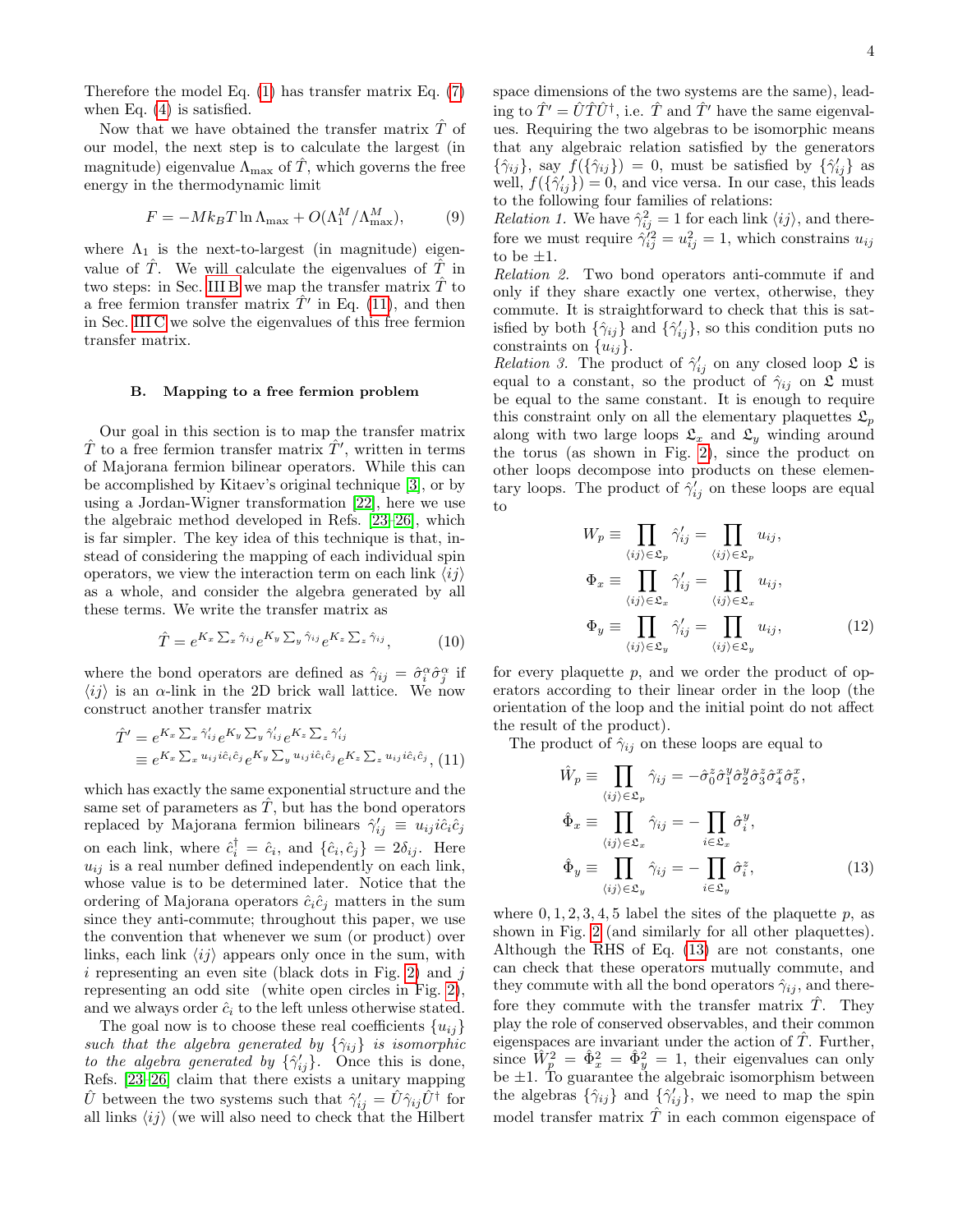$\{\hat{W}_p, \hat{\Phi}_x, \hat{\Phi}_y\}$  to a different fermionic transfer matrix  $\hat{T}'$ , with the  $u_{ij}$  chosen in such a way that their loop products  $\{W_p, \Phi_x, \Phi_y\}$  equal the eigenvalues of  $\{\hat{W}_p, \hat{\Phi}_x, \hat{\Phi}_y\}.$ *Relation 4.* On a closed manifold, the product of all  $\{\hat{\gamma}_{ij}\}$ on the lattice equals a constant:

$$
\prod_{\text{all } \langle ij \rangle} \hat{\gamma}_{ij} = i^{4L_x L_y} = 1,\tag{14}
$$

where  $L_x(L_y)$  is the system size in the x-  $(y)$  direction. Similarly, the product of all  $\{\hat{\gamma}'_{ij}\}$  is

$$
\prod_{\text{all } \langle ij \rangle} \hat{\gamma}'_{ij} = \hat{P}_f \prod_{\text{all } \langle ij \rangle} u_{ij}, \tag{15}
$$

where  $\hat{P}_f \equiv \prod_z \left(-i\hat{c}_i\hat{c}_j\right)$  is the conserved fermion parity operator. Therefore the algebraic isomorphism restricts the fermion model to the eigen-subspace of  $\hat{P}_f$  with eigenvalue

<span id="page-4-1"></span>
$$
P_f = \prod_{\text{all } \langle ij \rangle} u_{ij}.
$$
 (16)

Summary and consistency check. In summary, the mutually commuting conserved operators  $\{\hat{W}_p, \hat{\Phi}_x, \hat{\Phi}_y\}$  split the full Hilbert space into a direct sum of their common eigen-subspaces, and the transfer matrix  $\hat{T}$  leaves each subspace invariant. In the subspace labeled by the conserved eigenvalues  $\{W_p, \Phi_x, \Phi_y\}$ , the transfer matrix T is mapped to a fermionic transfer matrix  $\hat{T}'$  defined in Eq. [\(11\)](#page-3-1) where the parameters  $u_{ij} = \pm 1$  are chosen to satisfy Eq. [\(12\)](#page-3-3) [\[27\]](#page-17-19), and  $\hat{T}'$  is restricted to a fixed fermion parity sector satisfying Eq. [\(16\)](#page-4-1).

As a consistency check, let us verify that the subspace dimension of the spin and fermionic systems, mapped to each other by the above algebraic isomorphism, are the same. For the spin system, we have  $4L_xL_y$  qubit degrees of freedom (d.o.f.) in total; in each subspace, the constraint Eq. [\(13\)](#page-3-2) removes  $2L_xL_y - 1 + 2$  qubit d.o.f (-1 because the product of all  $\hat{W}_p$  is a constant, so only  $2L_xL_y - 1$  of them are independent), leaving us with  $2L_xL_y - 1$  qubit d.o.f. For the fermionic system, we have  $4L_xL_y$  Majorana fermions in total, which amounts to  $2L_xL_y$  Dirac fermion d.o.f.; the fermion parity restriction Eq. [\(16\)](#page-4-1) further removes one of them, leaving us  $2L_xL_y - 1$  Dirac fermion d.o.f.. Therefore the Hilbert space dimension of the two systems are the same, both equal to  $2^{2L_xL_y-1}$ .

## <span id="page-4-0"></span>C. Solving the free fermion transfer matrix

In the last section we mapped the transfer matrix  $T^{\dagger}$ in each sector labeled by  $\{W_p, \Phi_x, \Phi_y\}$  to a free fermion transfer matrix  $\hat{T}'$  in Eq. [\(11\)](#page-3-1), where  $u_{ij} = \pm 1$  are chosen to satisfy Eq. [\(12\)](#page-3-3), and the fermion parity satisfies Eq. [\(16\)](#page-4-1). Now we solve these free fermion problems in each sector to get the full spectrum of  $\overline{T}$ . The difficulty here is that there are exponentially many such sectors  $(2^{2L_xL_y+1}$  in total), most of which are not translationally invariant and can only be solved numerically. Fortunately we are most interested in the sector that contains the principal eigenvalue  $\Lambda_{\text{max}}$  of  $\hat{T}$ , i.e. the sector  ${W_p, \Phi_x, \Phi_y}$  where the principal eigenvalue of  $\hat{T}'$  is largest, since  $\Lambda_{\text{max}}$  (and the corresponding principal eigenstate  $|\Lambda_{\text{max}}\rangle$  determines the thermodynamic properties of the original classical system. In App. [A](#page-11-0) we prove a generalization of Lieb's optimal flux theo-rem [\[28\]](#page-17-20) for the transfer matrix  $\hat{T}'$ , which shows that for real  $K_x, K_y, K_z$ , the principal eigenvalue of  $\hat{T}'$  is maximized by a configuration  $\{W_p, \Phi_x, \Phi_y\}$  where all  $W_n$  are equal to  $+1$ . From now on we will call such a configuration vortex-free, and for a configuration with some  $W_p = -1$  we say it has a vortex excitation at p. This leaves four sectors to consider, corresponding to  $(\Phi_x, \Phi_y) = (++), (+-), (-+), (--)$  [we use  $(++)$  as a shorthand for  $(+1, +1)$ , and similarly for the other three. These four sectors can be treated in an identical way, which we do in the following.

We first need to find a solution  $\{u_{ij}\}\$  to Eq. [\(12\)](#page-3-3). For the  $(++)$  sector, we can simply take  $u_{ij} = +1$  for all links  $\langle ij \rangle$ . To obtain solutions for the other three vortex-free sectors, notice that we can flip the sign of  $\Phi_x$  or  $\Phi_y$  by flipping the signs of  $u_{ij}$  on a large (i.e. non-contractible) loop of links, without changing the value of any  $W_p$ . For example, if we flip all the z-links between  $x = L_x - 1/2$ and  $x = 0$  (denote this set of links by  $Z_{L_x-1/2,0}$ ), then we can flip the sign of  $\Phi_x$  without flipping any of the  $W_p$ . Similarly we can flip the sign of  $\Phi_y$  by flipping the signs of all the y-links between  $y = L_y - 1/2$  and  $y = 0$  (denote this set of links by  $Y_{L_y-1/2,0}$ ). In this way, the solution for the sector  $(\Phi_x, \Phi_y)$  can be taken as  $u_{ij} = 1$  for  $\langle ij \rangle \notin$  $Z_{L_x-1/2,0} \cup Y_{L_y-1/2,0}, u_{ij} = \Phi_x$  for  $\langle ij \rangle \in Z_{L_x-1/2,0}$ , and  $u_{ij} = \Phi_y$  for  $\langle ij \rangle \in Y_{L_y-1/2,0}$ .

The transfer matrix defined in Eq. [\(11\)](#page-3-1) for all these four sectors can be written in a translationally invariant way provided that we use suitable boundary conditions for the Majorana operators. To this end, we use  $i = (\vec{r}, \lambda)$  to label lattice sites, where  $\vec{r}$  labels the unit cells, and  $\lambda = 0, 1, 2, 3$  label the sites in a unit cell, as shown in Fig. [2.](#page-2-3) We define  $\hat{c}_{(L_x,y),\lambda} = \Phi_x \hat{c}_{(0,y),\lambda}$  and  $\hat{c}_{(x,L_y),\lambda} = \Phi_y \hat{c}_{(x,0),\lambda}$ , corresponding to periodic or antiperiodic boundary conditions. Then the transfer matrices for all the four vortex-free sectors have the same expression

<span id="page-4-2"></span>
$$
\hat{T}' = e^{K_x \sum_x i\hat{c}_i \hat{c}_j} e^{K_y \sum_y i\hat{c}_i \hat{c}_j} e^{K_z \sum_z i\hat{c}_i \hat{c}_j}.
$$
 (17)

where the above boundary condition on  $\hat{c}_i, \hat{c}_j$  is used, and it is understood that the lattice coordinates of  $i, j$  for each link  $\langle ij \rangle$  should be consecutive numbers, e.g. the term on a flipped z-link is understood as  $\hat{c}_{(L_x-1,y),\lambda}\hat{c}_{(L_x,y),\lambda'}$ instead of  $\hat{c}_{(L_x-1,y),\lambda}\hat{c}_{(0,y),\lambda'}$ .

The rest of the task is to find the eigenvalues of the translationally invariant vortex-free transfer matrix  $T'$ in Eq. [\(17\)](#page-4-2) under the four possible boundary conditions  $(++), (+-), (-+), (--)$ . To this end, we introduce the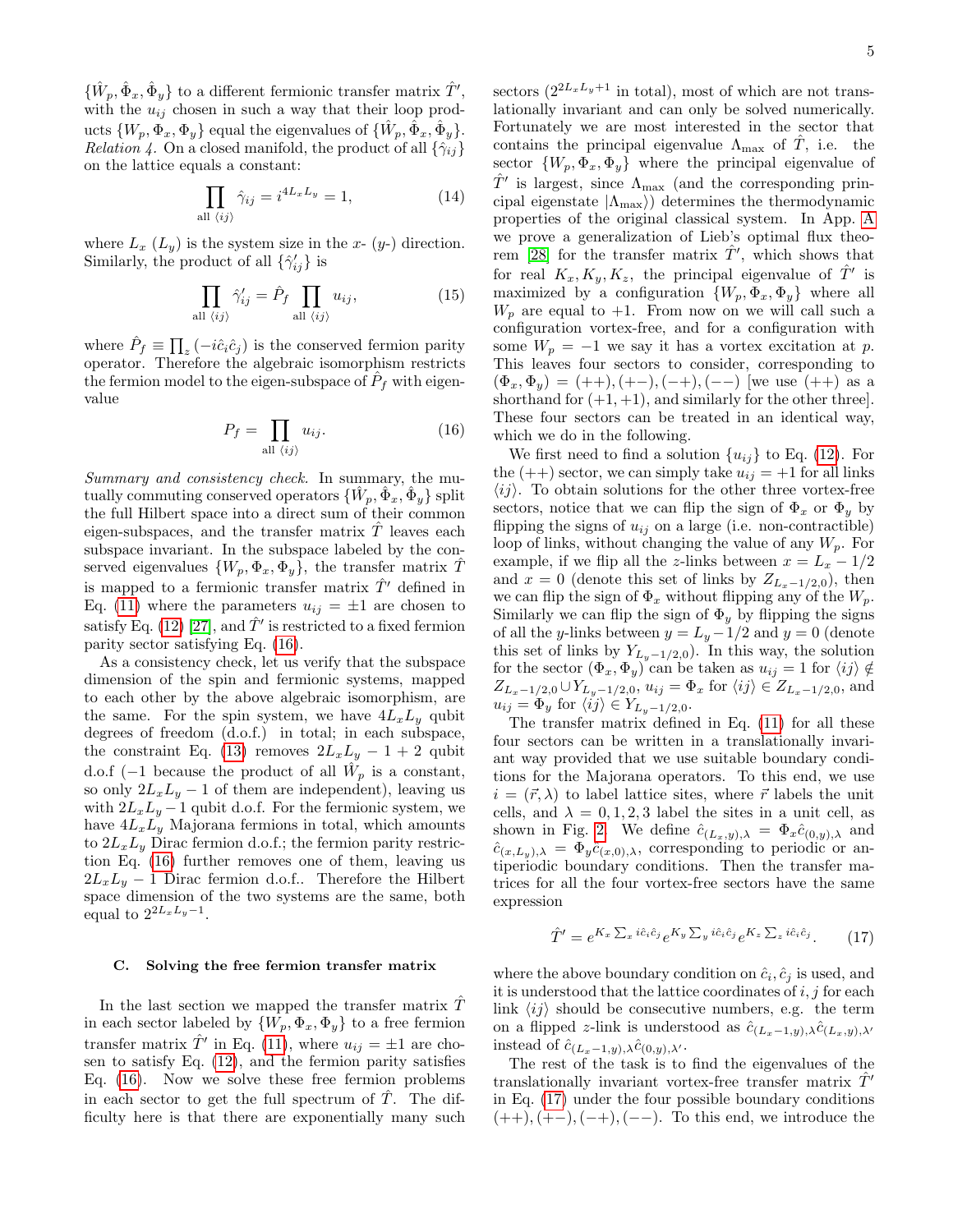Fourier transform of the Majorana operators

$$
\hat{a}_{\vec{q},\lambda} = \frac{1}{\sqrt{2N}} \sum_{\vec{r}} e^{-i\vec{q}\cdot\vec{r}} \hat{c}_{\vec{r},\lambda},
$$

$$
\hat{c}_{\vec{r},\lambda} = \sqrt{\frac{2}{N}} \sum_{\vec{q}} e^{i\vec{q}\cdot\vec{r}} \hat{a}_{\vec{q},\lambda},
$$
(18)

where  $N = L_xL_y$  is the total number of unit cells. The quasi-momentum in the  $\alpha$ -direction  $q_{\alpha}$  is quantized as  $2n\pi/L_\alpha$  where  $n \in \mathbb{Z}$  if  $\Phi_\alpha = +1$  and  $n \in \mathbb{Z} + 1/2$  if  $\Phi_{\alpha} = -1$ . The operators  $\hat{a}_{\vec{q},\lambda}$  satisfy  $\hat{a}_{\vec{q},\lambda}^{\dagger} = \hat{a}_{-\vec{q},\lambda}$  and  $\{\hat{a}_{\vec{p},\lambda}, \hat{a}^{\dagger}_{\vec{q},\mu}\} = \delta_{\vec{p},\vec{q}} \delta_{\lambda,\mu}$ . We can now rewrite  $\hat{T}'$  as  $\hat{T}' = \exp$  $\lceil$  $2K_x\sum$  $\bar{q}$  $(i\hat{a}_{\vec{q},0}\hat{a}_{-\vec{q},1} + i\hat{a}_{\vec{q},2}\hat{a}_{-\vec{q},3})$ 1  $\vert$ 

<span id="page-5-1"></span>
$$
\times \exp\left[2K_y \sum_{\vec{q}} (i\hat{a}_{\vec{q},0}\hat{a}_{-\vec{q},1}e^{iq_y} + i\hat{a}_{\vec{q},2}\hat{a}_{-\vec{q},3}e^{-iq_y})\right]
$$

$$
\times \exp\left[2K_z \sum_{\vec{q}} (i\hat{a}_{\vec{q},2}\hat{a}_{-\vec{q},1} + i\hat{a}_{\vec{q},0}\hat{a}_{-\vec{q},3}e^{iq_x})\right],
$$

$$
\equiv \tilde{T}_0 \prod_{\vec{q}+\tilde{q}} \tilde{T}_{\vec{q}},
$$
(19)

where  $\tilde{T}_0$  contains all the terms with  $\vec{q} \equiv -\vec{q} \pmod{2\pi}$ , and  $\prod_{\vec{q}\,+\,}$  is the product over  $\vec{q}$  with  $\vec{q} \not\equiv -\vec{q} \, (\text{mod } 2\pi)$  such that each pair  $\pm \vec{q}$  appears exactly once, and in the last line we have rearranged terms of different  $\vec{q}$  modes using  $[\tilde{T}_{\vec{q}}, \tilde{T}_0] = 0$ , and  $[\tilde{T}_{\vec{q}}, \tilde{T}_{\vec{p}}] = 0$  for  $\vec{q} \neq \pm \vec{p}$ . Because of this commutativity, all the  $\tilde{T}_{\vec{q}}$  and  $\tilde{T}_0$  can be simultaneously diagonalized. We treat  $\tilde{T}_{\vec{q}}$  first, which can be written as

<span id="page-5-0"></span>
$$
\tilde{T}_{\vec{q}} = e^{2K_x \sum_{\lambda,\mu} P_{\lambda\mu}^{(\vec{q})} \hat{a}_{\vec{q}\lambda}^{\dagger} \hat{a}_{\vec{q}\mu}} e^{2K_y \sum_{\lambda,\mu} Q_{\lambda\mu}^{(\vec{q})} \hat{a}_{\vec{q}\lambda}^{\dagger} \hat{a}_{\vec{q}\mu}}
$$
\n
$$
\times e^{2K_z \sum_{\lambda,\mu} R_{\lambda\mu}^{(\vec{q})} \hat{a}_{\vec{q}\lambda}^{\dagger} \hat{a}_{\vec{q}\mu}},
$$
\n(20)

where the  $4 \times 4$  matrices  $P^{(\vec{q})}, Q^{(\vec{q})}, R^{(\vec{q})}$  are (we drop the superscript  $\vec{q}$  when there is no confusion)

<span id="page-5-6"></span>
$$
P = \begin{pmatrix} 0 & i & 0 & 0 \\ -i & 0 & 0 & 0 \\ 0 & 0 & 0 & i \\ 0 & 0 & -i & 0 \end{pmatrix}, R = \begin{pmatrix} 0 & 0 & 0 & ie^{-iq_x} \\ 0 & 0 & -i & 0 \\ 0 & i & 0 & 0 \\ -ie^{iq_x} & 0 & 0 & 0 \\ 0 & 0 & 0 & ie^{iq_y} \\ 0 & 0 & -ie^{-iq_y} & 0 \end{pmatrix},
$$
\n
$$
Q = \begin{pmatrix} 0 & ie^{-iq_y} & 0 & 0 \\ -ie^{iq_y} & 0 & 0 & 0 \\ 0 & 0 & -ie^{-iq_y} & 0 \\ 0 & 0 & -ie^{-iq_y} & 0 \end{pmatrix}.
$$
\n(21)

Notice that the fermion bilinears  $\hat{a}^{\dagger}_{\vec{q}} \hat{a}_{\vec{q}\mu}$  in Eq. [\(20\)](#page-5-0) form the basis of an  $\mathfrak{sl}(4)$  Lie algebra, so  $\tilde{T}_{\vec{q}}$  is an element of the corresponding SL(4) Lie group. Using the relation between the fundamental representation and the free fermion representation of this Lie algebra and group, (similar to the method in App. [E\)](#page-15-0), one can show that

$$
\tilde{T}_{\vec{q}} = e^{\epsilon_{\vec{q},1}(\hat{n}_{\vec{q},1} - \hat{n}_{\vec{q},1}) + \epsilon_{\vec{q},2}(\hat{n}_{\vec{q},2} - \hat{n}_{\vec{q},2})},
$$
\n(22)

where  $e^{\pm\epsilon_{\vec{q},1}}, e^{\pm\epsilon_{\vec{q},2}}$  are the eigenvalues of the matrix  $T_{\vec{q}} = e^{2K_x P} e^{2K_y Q} e^{2K_z R}$ , which is the representation of  $\tilde{T}_{\vec{q}}$  in the fundamental representation of the SL(4) Lie group, and  $\hat{n}_{\vec{q},j}, \hat{n}_{\vec{q},\vec{j}}$  (with  $j \in \{1,2\}$ ) are mutually commuting fermion number operators. The single mode energies  $\epsilon_{\vec{\alpha},j}$  can be analytically calculated by solving the quartic equation  $P_{T_{\vec{q}}}(x) = 0$ , where  $P_{T_{\vec{q}}}(x)$  is the degree four characteristic polynomial of the  $4 \times 4$  matrix  $T_{\vec{q}}$ . This quartic equation can be simplified to a quadratic one  $z^{2} + Az + B = 0$ , where  $z = (x + 1/x)/2 = \cosh \epsilon_{\vec{q},j}$  (for  $j = 1, 2$ , and

<span id="page-5-4"></span>
$$
A = -2c_3(c_1c_2 + s_1s_2\cos q_y),
$$
  
\n
$$
B = \frac{1}{8}S_1S_2(3 + C_3 - 2s_3^2\cos q_x)\cos q_y + \frac{1}{2}s_1^2s_2^2\cos(2q_y)
$$
  
\n
$$
+ \frac{1}{4}s_3^2(1 - C_1C_2)\cos(q_x) + \frac{C_1 + C_2 + 3C_3}{8}
$$
  
\n
$$
+ \frac{C_1C_2}{4} + \frac{C_1C_2C_3}{8},
$$
\n(23)

where  $c_j = \cosh 2K_j$ ,  $s_j = \sinh 2K_j$ ,  $C_j = \cosh 4K_j$ , and  $S_j = \sinh 4K_j$ . Since the eigenvalues of  $T_{\vec{q}}$  come in pairs  $\pm \epsilon_{\vec{q},1}, \pm \epsilon_{\vec{q},2}$ , we can assume without loss of generality that  $0 \leq \text{Re}[\epsilon_{\vec{q},1}] \leq \text{Re}[\epsilon_{\vec{q},2}]$ . Then the maximal eigenvalue of  $\tilde{T}_{\vec{q}}$  is  $e^{\epsilon_{\vec{q},1}+\epsilon_{\vec{q},2}}$ .

The term  $\tilde{T}_0$  in the last line of Eq. [\(19\)](#page-5-1) is defined by  $\tilde{T}_0 = \prod_{\vec{q} \equiv \vec{0} \pmod{\pi}} \tilde{T}_{0,\vec{q}}$  with

<span id="page-5-2"></span>
$$
\tilde{T}_{0,\vec{q}} = e^{2(K_x + K_y e^{iq_y})i\hat{a}_{\vec{q}0}\hat{a}_{\vec{q}1}(1 - \hat{P}_{\vec{q}})} e^{2K_z i\hat{a}_{\vec{q}1}\hat{a}_{\vec{q}2}(1 + \hat{P}_{\vec{q}}e^{iq_x})},
$$
\n(24)

where  $\hat{P}_{\vec{q}} = 4\hat{a}_{\vec{q},0}\hat{a}_{\vec{q},1}\hat{a}_{\vec{q},2}\hat{a}_{\vec{q},3}$ . Using  $\hat{a}^{\dagger}_{\vec{q},\lambda} = \hat{a}_{\vec{q},\lambda}, \hat{a}_{\vec{q},\lambda}^2 =$ 1/2, the eigenvalues of  $\tilde{T}_{0,\vec{q}}$  can be straightforwardly obtained by diagonalizing Eq. [\(24\)](#page-5-2), and one can show that the largest one happens to be equal to  $e^{(\epsilon_{\vec{q},1}+\epsilon_{\vec{q},2})/2}$ .

We have not yet taken into account the fermion parity restriction in Eq. [\(16\)](#page-4-1). However, as we will see in Sec. [III F,](#page-7-1) this constraint changes  $\ln \Lambda_{\text{max}}$  by at most  $O(\epsilon_{\vec{q},j})$ , and therefore does not affect the free energy density in the thermodynamic limit. The largest eigenvalue  $\Lambda_{\max}^{(\Phi_x,\Phi_y)}$  of  $\hat T'$  is

<span id="page-5-5"></span>
$$
\ln \Lambda_{\max}^{(\Phi_x, \Phi_y)} = \frac{1}{2} \sum_{\vec{q}} (\epsilon_{\vec{q},1} + \epsilon_{\vec{q},2}), \tag{25}
$$

where  $(\Phi_x, \Phi_y) \in \{(++), (+-), (-+), (--)\},\$ and the RHS implicitly depends on  $(\Phi_x, \Phi_y)$  through the quantization of  $\vec{q}$ . The largest eigenvalue  $\Lambda_{\text{max}}$  of  $\hat{T}$  is the largest of these four. Regardless of which one is the largest, the free energy density (per site) in the thermodynamic limit is

<span id="page-5-3"></span>
$$
f \equiv \frac{F}{12MN} = -\frac{k_B T}{24N} \sum_{\vec{q}} (\epsilon_{\vec{q},1} + \epsilon_{\vec{q},2})
$$
(26)  

$$
= -\frac{k_B T}{96\pi^2} \iint_{[-\pi,\pi]^2} (\epsilon_{\vec{q},1} + \epsilon_{\vec{q},2}) d^2 q,
$$

where the free energy  $F$  is defined in Eq. [\(9\)](#page-2-5).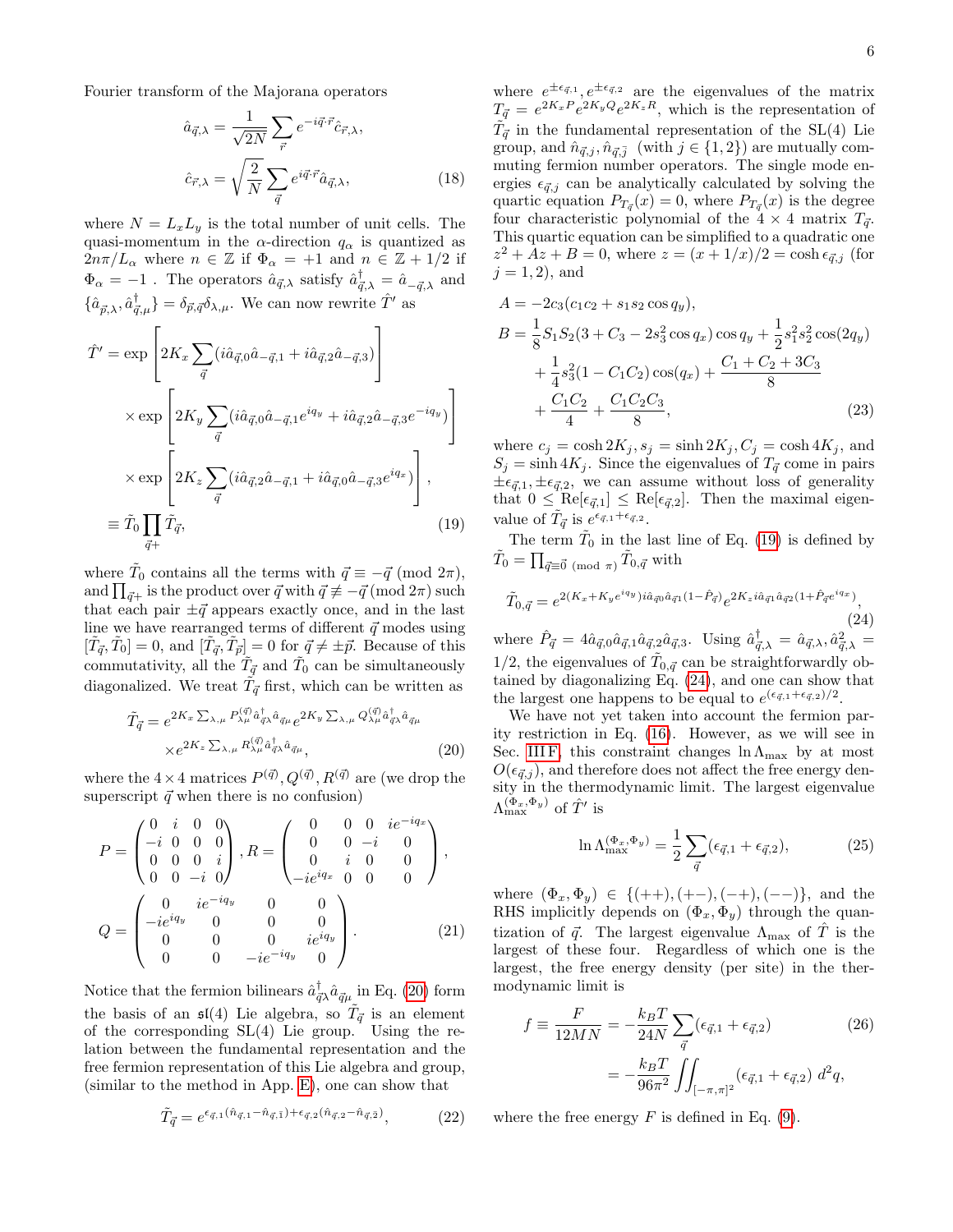

<span id="page-6-1"></span>FIG. 3. A 2D section of the 3D phase diagram of our model, with the intersecting plane  $K_x + K_y + K_z = \beta(J_x + J_y + \beta)$  $J_z$ ) = const. The parameters  $(K_x, K_y, K_z)$  of an arbitrary point in the diagram is given by the distance from that point to the three sides of the triangle. The B-phase (shaded) has a gapless transfer matrix, which acquires a gap after a small perturbation is introduced (Sec. [III D\)](#page-6-0). The A-region has a gapped transfer matrix and consists of three disjoint phases  $A_x, A_y, A_z$ . In Sec. [III E](#page-7-0) we study the critical behavior of the free energy as we approach the phase boundary from the  $A_z$ -phase  $\eta \equiv K_z - K_x - K_y \rightarrow 0^+$ .

#### <span id="page-6-0"></span>D. Excitations and phase boundaries

In this section we study other eigenvalues of the transfer matrix  $\hat{T}$  beyond the principal eigenvalue, and, using this, determine the phase diagram of our model. It is useful to define an effective non-Hermitian Hamiltonian  $H = -\ln T$ . In this way the principal eigenstates of  $\hat{T}$  are mapped to the ground states of  $\hat{H}$  and the eigenvalues  $\Lambda_i$  of  $\hat{T}$  are related to excitation energies  $E_j - E_0$  of  $\hat{H}$  by  $E_j - E_0 = \ln \Lambda_{\text{max}} - \ln \Lambda_j$ . For the rest of this paper, we use the term "excitation spectrum of  $\hat{T}$ <sup>"</sup> to mean the excitation spectrum of  $\hat{H}$ , and call the transfer matrix "gapped" ("gapless") if  $\text{Re}[E_j - E_0]$  is gapped (gapless) in the thermodynamic limit. The spectral gap  $\Delta = \min_{j\neq 0} \text{Re}[E_j - E_0]$  plays an important role in the physical properties of the original classical Ising model. First, as we will see in a moment, the phase boundary of our model is determined by regions where ∆ vanishes. Secondly, although we do not calculate in this paper, we claim that two point connected correlations  $\langle \sigma_i \sigma_j \rangle_c$  (or more generally,  $\langle O_i O_j \rangle_c$  where  $O_i$  is a product of classical spins in a local region) decay exponentially in distance when  $\Delta > 0$ , while there are algebraically decaying correlations when  $\Delta = 0$ .

There are two types of excitations: fermionic excitations, corresponding to the positive energy eigenmodes of the fermionic transfer matrix  $\hat{T}'$ , and vortex excitations, corresponding to eigenstates of  $\hat{T}'$  in a different sector  $\{W_n, \Phi_x, \Phi_y\}$  where some of  $W_p$ s are equal to -1. Vortices can only be created in pairs. A pair of vortices can be created by first drawing a segment connecting the two vortices (the segment should avoid passing through lattice sites) and then flipping  $u_{ij}$  on all the lattice edges intersecting with this segment (similar to Kitaev's honeycomb [\[3\]](#page-17-2) and toric code [\[29\]](#page-17-21) models). Our analysis in App. [A](#page-11-0) and the numerical results in App.  $E2$  suggest that the vortices have gapped and positive excitation energies. On the other hand, the fermionic excitations can become gapless for certain values of  $(K_x, K_y, K_z)$ , and this determines the phase boundary of our model.

We emphasize that it is the gap closing of the real part of  $\epsilon_{d,1}$  that determines the phase boundary [\[30\]](#page-17-22). This claim is based on the analysis in App. [C,](#page-13-0) where we rigorously prove that the free energy  $f$  defined in Eq. [\(26\)](#page-5-3) is complex analytic in all its parameters when  $\text{Re}[\epsilon_{\vec{q},1}] > 0 \,\forall \vec{q} \in [-\pi,\pi]^2$ . The proof also suggests that when the gap closes  $\text{Re}[\epsilon_{\vec{q},1}] = 0$ , there are branch points in  $\epsilon_{\vec{q},1} + \epsilon_{\vec{q},2}$  that leads to non-analytic behavior of f, which we calculate directly in Sec. [III E.](#page-7-0)

We find two distinct phases corresponding to whether  $\text{Re}[\epsilon_{\vec{q},1}]$  is gapped or gapless. The phase bound-<br>ary is determined as follows. One can show that ary is determined as follows. for fixed  $q_y$  the minimum of Re[ $\epsilon_{\vec{q},1}$ ] occurs at  $q_x$  = 0 [since  $\partial_{q_x} \epsilon_{\vec{q}} = f(\epsilon_{\vec{q}}, q_y) \sin q_x$  for some positive function  $f(\epsilon_{\vec{q}}, q_y)$ . Furthermore, in the gapped phase the minimum of Re[ $\epsilon_{(0,q_y),1}$ ] occurs either at  $q_y = 0$  or  $q_y = \pi$ . Therefore, the phase transition occurs when  $\text{Re}[\epsilon_{\vec{q},1}]$  vanishes at either  $\vec{q} = (0, 0)$  or  $\vec{q} = (0, \pi)$ , which happens when one of  $K_x, K_y, K_z$  equals the sum of the other two [this can be seen by diagonalizing  $\tilde{T}_{\vec{q}}$  in Eq. [\(20\)](#page-5-0) at  $\vec{q} = (0, 0)$  or  $(0, \pi)$ . When  $K_x, K_y, K_z$  form three sides of a triangle (we call this the B-region, shown as the shaded triangle in Fig. [3\)](#page-6-1), the spectrum is gapless, and when one of  $K_x, K_y, K_z$  is bigger than the sum of the other two, the spectrum is gapped (we call this the A-region, consisting of three disjoint white triangles in Fig. [3\)](#page-6-1). The phase diagram in terms of  $K_x, K_y, K_z$  is shown in Fig. [3,](#page-6-1) which is identical to the phase diagram of Kitaev's honeycomb model [\[3\]](#page-17-2).

The fermionic spectrum of the B-phase can be gapped by adding suitable perturbations. For example, we can add small imaginary parts to  $J_x, J_y$ , so that  $K_x \rightarrow$  $K_x+i\kappa$ ,  $K_y \to K_y-i\kappa$ , and then add a small real part to the coupling constants of the  $x, y$  links that break the lattice reflection symmetry, in the pattern shown in Fig. [2.](#page-2-3) Here  $\kappa$  is a small real number  $|\kappa| \ll |K_i|, i = x, y, z$ . (Notice that this corresponds to modifying the link coupling constants of the original classical statistical model on all the  $x$  and  $y$  planes, which breaks the reflection symmetry of the 3D lattice.) App. [B](#page-13-1) proves that a subregion of the B-phase is gapped by this perturbation. More specifically, when  $|K_z|/2 < |K_x| = |K_y|$ , we have  $\Delta = \min_{\vec{q}} \text{Re}[\epsilon_{\vec{q},1}] \propto \kappa^2$ . This fact will be useful for Sec. [III F](#page-7-1) where we calculate the topological degeneracy of  $\Lambda_{\text{max}}$  and Sec. [III G](#page-7-2) where we find loop observables whose expectation values distinguish the two phases. Notice that while our proof of Lieb's theorem in App. [A](#page-11-0) assumes real  $K_x, K_y, K_z$ , as long as the vortices are gapped, the principal eigenstate is still in the vortex-free sector if  $\kappa$  is sufficiently small, which we assume throughout this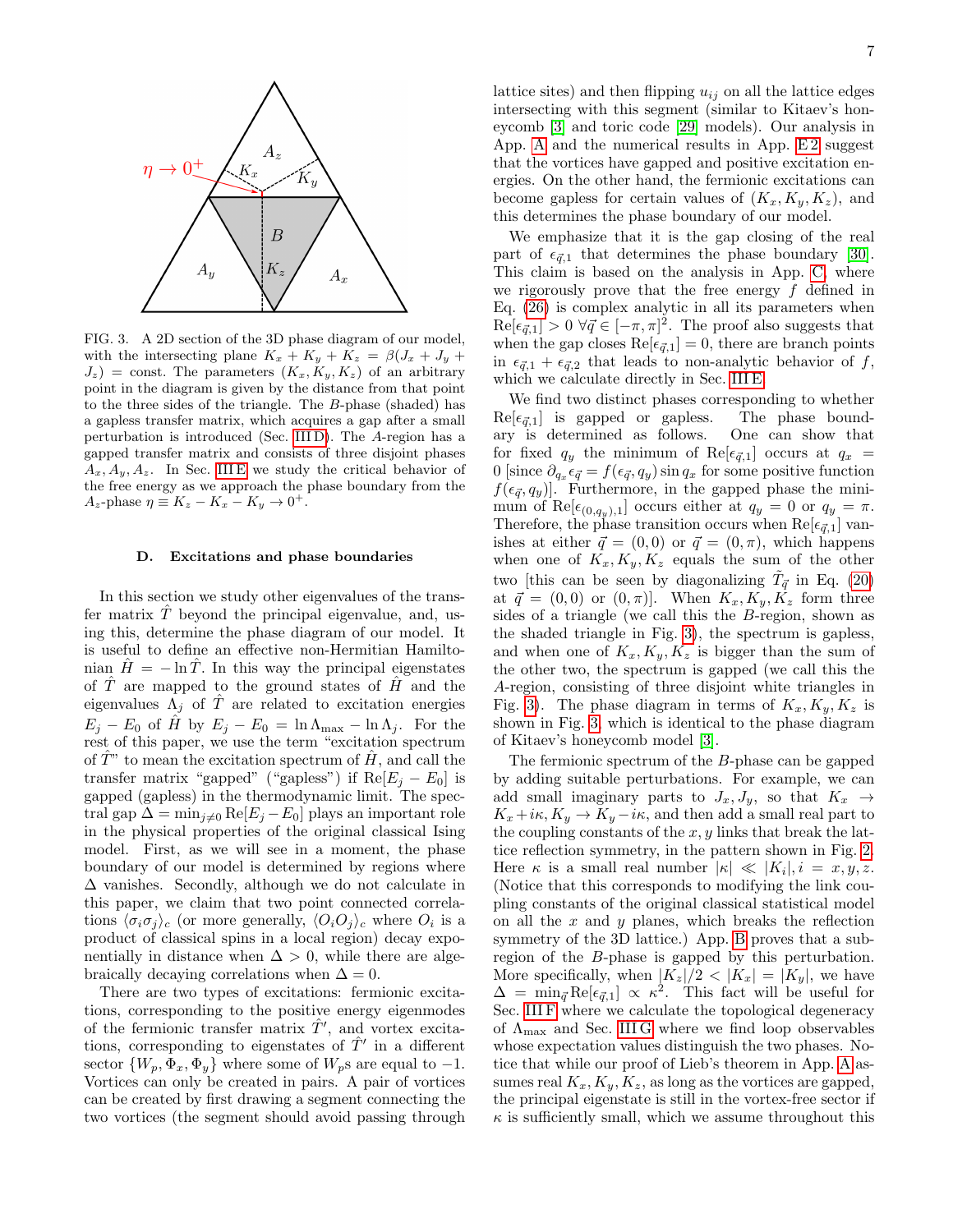paper.

## <span id="page-7-0"></span>E. Critical exponents

In this section we study the critical behavior of our model near the phase boundary between the A and B phases, and show that this is a third order phase transition. Specifically, we parameterize the distance to the phase boundary by  $\eta = K_z - K_x - K_y$  and show that as the phase boundary is approached from the A-phase side,  $\eta \rightarrow 0^+$ , the leading singular part of the free energy is  $f \sim \eta^{5/2}$  [\[31\]](#page-17-23).

We start from the expression in Eq. [\(26\)](#page-5-3). Near the phase boundary, the leading singular part of  $f$  is contributed by the integration near  $\vec{q} = (0, \pi)$  where  $\epsilon_{\vec{q},1}$  approaches zero. Letting  $\vec{q} = (p_x, \pi + p_y)$  where  $p_x, p_y \ll 1$ , we expand  $\epsilon_{\vec{q},1}^2$  in powers of the small parameters  $p_x, p_y$ , and  $\eta$ . Using Eq. [\(23\)](#page-5-4) and  $\cosh \epsilon \approx 1 + \epsilon^2/2$  for  $\epsilon \ll 1$ , we have

$$
\epsilon_{\vec{q},1}^2 = \frac{s_3^2}{4} p_x^2 + 2 \frac{s_1 s_2}{s_3} \eta p_y^2 + 4 \eta^2 + \frac{s_1^2 s_2^2}{4 s_3^2} p_y^4
$$
 (27)  
+  $O(p_x^4) + O(p_x^2 \eta) + O(p_x^2 p_y^2) + O(p_y^4 \eta)$ ,

where the neglected terms will not affect the leadingorder singularity. The leading singular part of  $f$  is

$$
f \sim -\frac{1}{48\pi^2 \beta s_1 s_2} \iint \sqrt{p_x^2 + 2\eta p_y^2 + 4\eta^2 + \frac{p_y^4}{4}} dp_x dp_y
$$
  
 
$$
\sim \frac{1}{48\pi^2 \beta s_1 s_2} \int 2(p_y^2 + 4\eta)^2 \ln(p_y^2 + 4\eta) dp_y
$$
  
 
$$
\sim \frac{64}{45\beta \pi s_1 s_2} \eta^{\frac{5}{2}},
$$
 (28)

where in the first line we rescale the integration variables  $p_x, p_y$ , the integration range is a fixed-length interval passing through the origin, say  $[-\epsilon, \epsilon]^2$  with  $0 < \epsilon \ll 1$ , and we use ∼ to indicate that an unimportant analytic part has been ignored. Therefore, the third derivative  $\partial_{\eta}^3 f$  diverges as  $\eta \to 0^+$ , i.e., the phase transition is third order.

### <span id="page-7-1"></span>F. Topological degeneracy

In this section we show that the largest eigenvalues of the transfer matrix  $T$  of our original spin model are topologically degenerate, and the degeneracy depends on the phase. This topological degeneracy gives rise to the topological behaviors of the loop observables presented in the next section.

To this end, we need to compare the values  $\Lambda_{\max}^{(\Phi_x, \Phi_y)}$  of the four sectors  $(\Phi_x, \Phi_y) \in \{(++), (+-), (-+), (--)\},\$ given in Eq. [\(25\)](#page-5-5). Let us focus on regions where  $\text{Re}[\epsilon_{\vec{q}}]$ is gapped, i.e. the A-region and the B-region with the perturbation discussed in Sec. [III D.](#page-6-0) In App. [D](#page-14-0) we show that the largest eigenvalues  $\ln \Lambda_{\text{max}}^{(\Phi_x, \Phi_y)}$  of each of the four sectors are equal up to an exponentially small correction  $O(e^{-L/\xi})$ , where  $\xi$  is a fixed correlation length. This suggests a 4-fold topological degeneracy since all the fermion and vortex excitations are gapped. However, we have not taken into account the fermion parity constraint yet. As we discussed in Sec. [III B,](#page-3-0) only those eigenstates of  $T'$ that satisfy the fermion parity constraint Eq. [\(16\)](#page-4-1) correspond to eigenstates of  $\hat{T}$ . So the actual degeneracy of  $\hat{T}$  is the number of "parity-compatible" sectors, i.e. sectors whose principal eigenstate  $|\Lambda_{\max}^{(\Phi_x, \Phi_y)}\rangle$  satisfies the fermion parity constraint. The fermion parity constraint Eq. [\(16\)](#page-4-1), written in terms of  $\hat{a}_{\vec{q}}\lambda, \Phi_x, \Phi_y$ , becomes

<span id="page-7-3"></span>
$$
(-1)^{(L_x - 1)L_y} \prod_{\vec{q}+} P_{\vec{q},0} P_{\vec{q},1} P_{\vec{q},2} P_{\vec{q},3} \prod_{\vec{q}\equiv -\vec{q}} P_{\vec{q}} = \Phi_x^{L_y}, \quad (29)
$$

where  $P_{\vec{q},\lambda} = (1 - 2n_{\vec{q},\lambda}), P_{\vec{q}} = 4\hat{a}_{\vec{q},0}\hat{a}_{\vec{q},1}\hat{a}_{\vec{q},2}\hat{a}_{\vec{q},3}$  and  $\equiv$ is equality mod  $2\pi$ . As we mentioned above Eq. [\(26\)](#page-5-3), the principal eigenstate of  $\tilde{T}_{\vec{q}}$  in Eq. [\(20\)](#page-5-0) always has  $n_{\vec{q},1} = n_{\vec{q},2} = 1$  and  $n_{\vec{q},\bar{1}} = n_{\vec{q},\bar{2}} = 0$ , so we have  $P_{\vec{q},0}P_{\vec{q},1}P_{\vec{q},2}P_{\vec{q},3} = +1$  for  $\vec{q} \not\equiv -\vec{q}$ . Therefore, whether a sector  $(\Phi_x, \Phi_y)$  is parity-compatible or not is determined by the values of  $P_{\vec{q}}$  where  $\vec{q} \equiv -\vec{q}$ .

There are only four possible  $\vec{q}$  that can satisfy  $\vec{q} \equiv -\vec{q}$ :  $(0, 0), (0, \pi), (\pi, 0), (\pi, \pi)$ . For the rest of this section, we assume that  $L_x, L_y$  are both even numbers we treat the other cases in App. [F;](#page-16-0) the conclusions are the same], in which case these four modes appear in the  $(++)$  sector only. This means that Eq. [\(29\)](#page-7-3) is trivially satisfied for the sectors  $(+-),(-+),(--),$  i.e.  $\hat{T}$  has at least a 3-fold degeneracy. For the  $(++)$  sector, Eq. [\(29\)](#page-7-3) becomes  $P_{00}P_{0\pi}P_{\pi 0}P_{\pi\pi} = +1$ . The value of  $P_{\vec{q}}$  for these four Majorana modes in the principal eigenstate  $|\Lambda_{\rm max}^{(++)}\rangle$ is determined by maximizing the  $\tilde{T}_{0,\vec{q}}$  term in Eq. [\(24\)](#page-5-2). It is straightforward to see that  $P_{\pi0} = P_{\pi\pi} = -1$ ,  $P_{00} = [K_z > K_x + K_y], \text{ and } P_{0\pi} = [K_z > K_x - K_y]],$ where  $[S] = +1$  if the statement S is true and  $[S] = -1$ otherwise. In the A-phases,  $P_{00}$ ,  $P_{0\pi}$  are both  $-1$  (for  $(A_x, A_y)$  or both +1 (for  $A_z$ ), so  $P_{00}P_{0\pi}P_{\pi 0}P_{\pi\pi} = +1$ and  $\hat{T}$  has a 4-fold degeneracy. In the B-phase we have  $P_{00} = -1, P_{0\pi} = +1$ , so  $P_{00}P_{0\pi}P_{\pi 0}P_{\pi\pi} = -1$ , i.e. the sector  $(++)$  is parity-incompatible, and  $\hat{T}$  has a 3-fold degeneracy.

# <span id="page-7-2"></span>G. Loop Observables

In this section we compute the thermal expectation value of the family of loop observables  $\sigma[\mathfrak{L}_{(\alpha\beta)}]$  defined in Eq. [\(5\)](#page-1-3), and verify our earlier claim that it is equal to  $\pm 1$  for contractible loops, 0 for large loops in the A-phase, and 1/3 for large loops in the gapped B-phase.

We begin with a contractible loop  $\mathfrak{L}_p$  being an elementary plaquette of the brickwall lattice. Using the transfer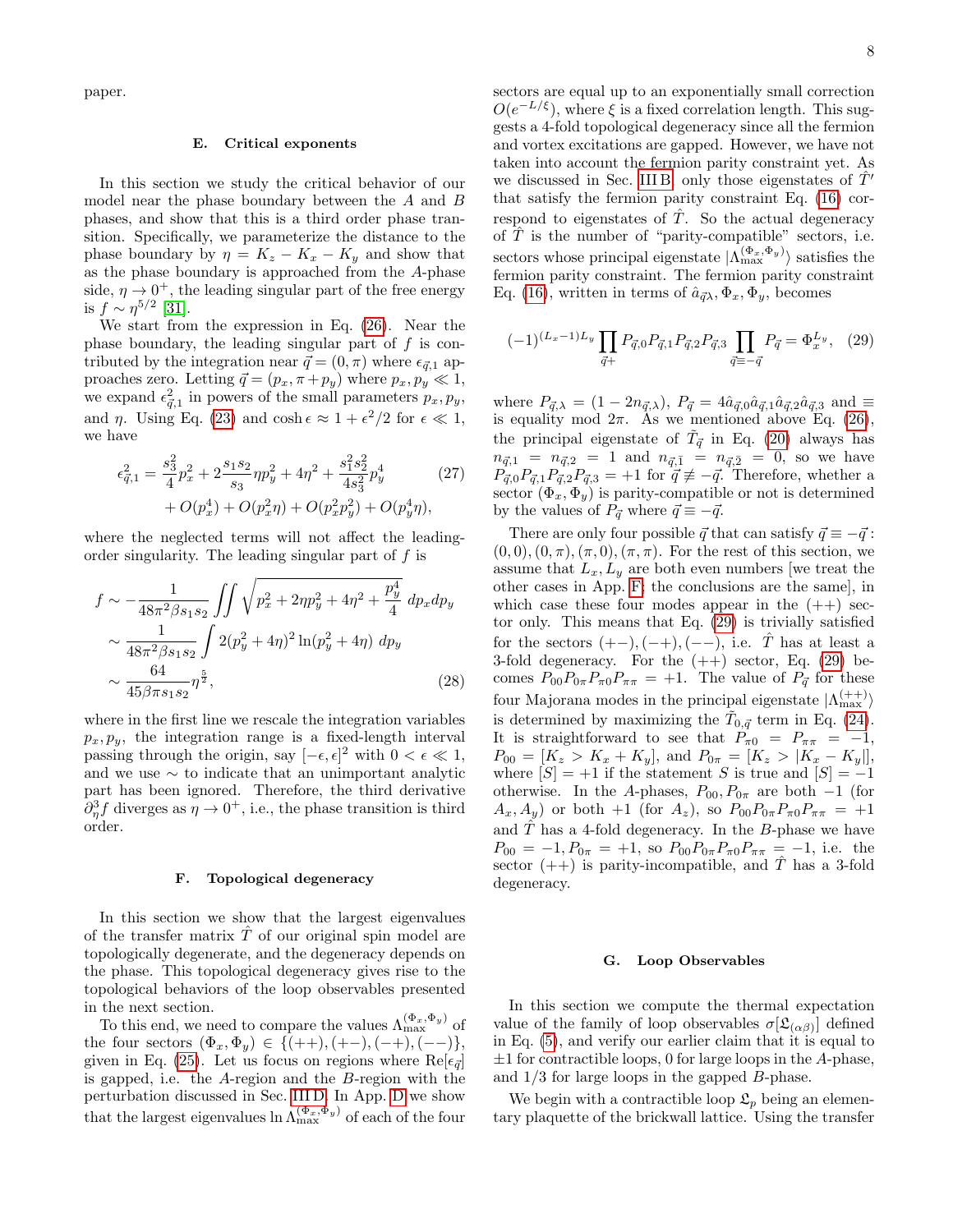matrix method, we find

<span id="page-8-1"></span>
$$
\langle \sigma[\mathfrak{L}_{p,(\alpha\beta)}] \rangle = \text{Tr}[\hat{W}_p \hat{T}^M] / \text{Tr}[\hat{T}^M]
$$

$$
= \frac{1}{M} \sum_{j=1}^D \langle \Lambda_{\text{max},j}^{(L)} | \hat{W}_p | \Lambda_{\text{max},j}^{(R)} \rangle
$$

$$
= +1. \tag{30}
$$

where  $(\alpha\beta) \in \{(xy), (yz), (zx)\},\$  the sum is over all the D-fold degenerate principal eigenstates,  $\langle \Lambda^{(L)}_{\text{max},j} |$  and  $|\Lambda_{\max,j}^{(R)}\rangle$  are the left and right principal eigenstates of  $\hat{T}$ , respectively. The last line of Eq. [\(30\)](#page-8-1) follows from the fact that the principal eigenstates of  $\hat{T}$  are eigenstates of the conserved operator  $\hat{W}_p$  with eigenvalue  $+1$ . The value of  $\langle \sigma[\mathfrak{L}_{(\alpha\beta)}] \rangle$  on larger contractible loops can be calculated in a similar way, and the result is (up to a possible minus sign) the expectation value of the product of  $\hat{W}_p$ for all the plaquette p enclosed by  $\mathfrak{L}$ . Since the  $\hat{W}_p$  mutually commute and have eigenvalue  $+1$  on the principal eigenstates,  $\langle \sigma[\mathfrak{L}_{(\alpha\beta)}] \rangle$  is  $\pm 1$  for contractible loops.

The behavior of  $\langle \sigma[\mathfrak{L}_{(\alpha\beta)}] \rangle$  is more interesting on noncontractible loops. For a large loop  $\mathfrak{L}_y$  parallel to the y-direction, as shown in Fig. [1,](#page-1-0) we have

$$
\langle \sigma[\mathfrak{L}_{y,(\alpha\beta)}] \rangle = -\text{Tr}[\hat{\Phi}_y \hat{T}^M]/\text{Tr}[\hat{T}^M]
$$

$$
= -\frac{1}{D} \sum_{j=1}^D \langle \Lambda_{\text{max},j}^{(L)} | \hat{\Phi}_y | \Lambda_{\text{max},j}^{(R)} \rangle. (31)
$$

For A-phases, this is

$$
\langle \sigma[\mathfrak{L}_{y,(\alpha\beta)}] \rangle = -\frac{\langle \hat{\Phi}_y \rangle_{++} + \langle \hat{\Phi}_y \rangle_{+-} + \langle \hat{\Phi}_y \rangle_{-+} + \langle \hat{\Phi}_y \rangle_{--}}{4}
$$
  
= 0 (32)

while for the gapped  $B$ -phase,

$$
\langle \sigma[\mathfrak{L}_{y,(\alpha\beta)}] \rangle = -\frac{\langle \hat{\Phi}_y \rangle_{+-} + \langle \hat{\Phi}_y \rangle_{-+} + \langle \hat{\Phi}_y \rangle_{--}}{3}
$$
  
=  $\frac{1}{3}$ . (33)

The value of  $\langle \sigma[\mathfrak{L}_{x,(\alpha\beta)}] \rangle$  for a large loop  $\mathfrak{L}_x$  parallel to the x-direction is mapped to  $-\langle \hat{\Phi}_x \rangle$  [Eq. [\(13\)](#page-3-2)] and can be calculated in an identical way, leading to the same result. We see that the value of  $\langle \sigma[\mathfrak{L}_{(\alpha\beta)}] \rangle$  indeed distinguish between contractible and non-contractible loops, are always quantized at rational values, and can be used as a (nonlocal) order parameter that distinguishes the phases.

In order for the topological features to be a universal characteristic of the phase, rather than an accidental property (arising, for example, due to the model's solvability), they must be in some way robust against small, local perturbations. We argue that this is likely the case. Notice that a local perturbation, e.g. a small real magnetic field term  $B\sum_j \sigma_j$ , in the original classical Ising model can be mapped to a local perturbation in the transfer matrix in Eq. [\(7\)](#page-2-2). The classical loop observables defined in Eq. [\(5\)](#page-1-3) stills maps to the loop operators  $\hat{W}_p, \hat{\Phi}_x, \hat{\Phi}_y$ , but they no longer commute with the

perturbed  $\hat{T}$ , and when they act on  $|\Lambda_{\max,j}^{(R)}\rangle$  they create excitations along the loop. Consequently we expect the expectation value  $\langle \sigma[\mathfrak{L}_{(\alpha\beta)}] \rangle$  to decay exponentially in the length of L.

However, based on the robustness of the topological phases of the 2D quantum systems (defined by the transfer matrix  $T$ ), we expect that there exists a family of perturbed loop observables (whose definition depends on the perturbation) that have exactly the same properties shown above. The argument is based on the idea of quasi-adiabatic continuation [\[32\]](#page-17-24). For simplicity, let us assume  $K_x, K_y, K_z \ll 1$  so that  $\hat{T}$  can be approximated as a Hermitian operator. Then Ref. [\[32\]](#page-17-24) shows that there exists a quasi-local unitary transformation  $\hat{U}_{\lambda}$ that evolves the unperturbed principal eigenstates to the perturbed ones  $|\Lambda_{\max,j}^{(R)}\rangle_{\lambda} = \hat{U}_{\lambda} |\Lambda_{\max,j}^{(R)}\rangle_{\lambda=0}$ , where  $\lambda$  is the strength of the perturbation. [Roughly speaking,  $\hat{U}_{\lambda}$ is a finite-time evolution by a locally-interacting Hamiltonian  $\sum_i \hat{h}_i$  such that  $t\|\hat{h}_i\| = O(\lambda)$ , where t is the total time duration.] Then the perturbed loop operators  $\hat{U}_{\lambda} \{\hat{W}_p, \hat{\Phi}_x, \hat{\Phi}_y\} \hat{U}_{\lambda}^{\dagger}$  have exactly the same expectation values in the perturbed principal eigenstates as in the unperturbed solvable model shown above. And due to the quasi-locality of  $\hat{U}_{\lambda}$ , Lieb-Robinson bounds [\[33,](#page-17-25) [34\]](#page-17-26) show that these perturbed operators are finite-width (of order  $v_{LR}t$ , where v is the Lieb-Robinson speed) extensions of the unperturbed ones. So we do expect robustness in this sense, essentially the same robustness of loop observables in quantum topological phases.

## <span id="page-8-0"></span>IV. PHYSICAL RELEVANCE OF COMPLEX COUPLING CONSTANTS

Although the complex coupling constants of Eq. [\(4\)](#page-1-2) appear unphysical, this section argues that the model nevertheless gives insights into genuine physical systems.

Foremost, we expect the general strategy of this paper – finding 3D classical models whose transfer matrices can be solved using techniques previously applied to solvable 2D quantum models – to be a fruitful idea that may lead to a wealth of new solvable models, some of which may have real-valued energy. For example, Refs. [\[25,](#page-17-27) [26,](#page-17-18) [35\]](#page-17-28) have classified families of quantum spin models that can be solved by mapping to free fermions, and these provide a fertile source for new 3D solvable models.

As an example of this strategy, Sec. [IV A](#page-9-0) shows that the A-phase of our model can be realized in a model with real coupling constants. This provides a physical model showing the topological properties. As a speculative aside, we also note that this demonstrates that even models with complex-valued couplings may have the same universal physics as real-valued physical models, and thus the former may serve as windows into the latter.

Additionally, Sec. [IV B](#page-9-1) shows two different realizations of the partition function of our complex parameter Ising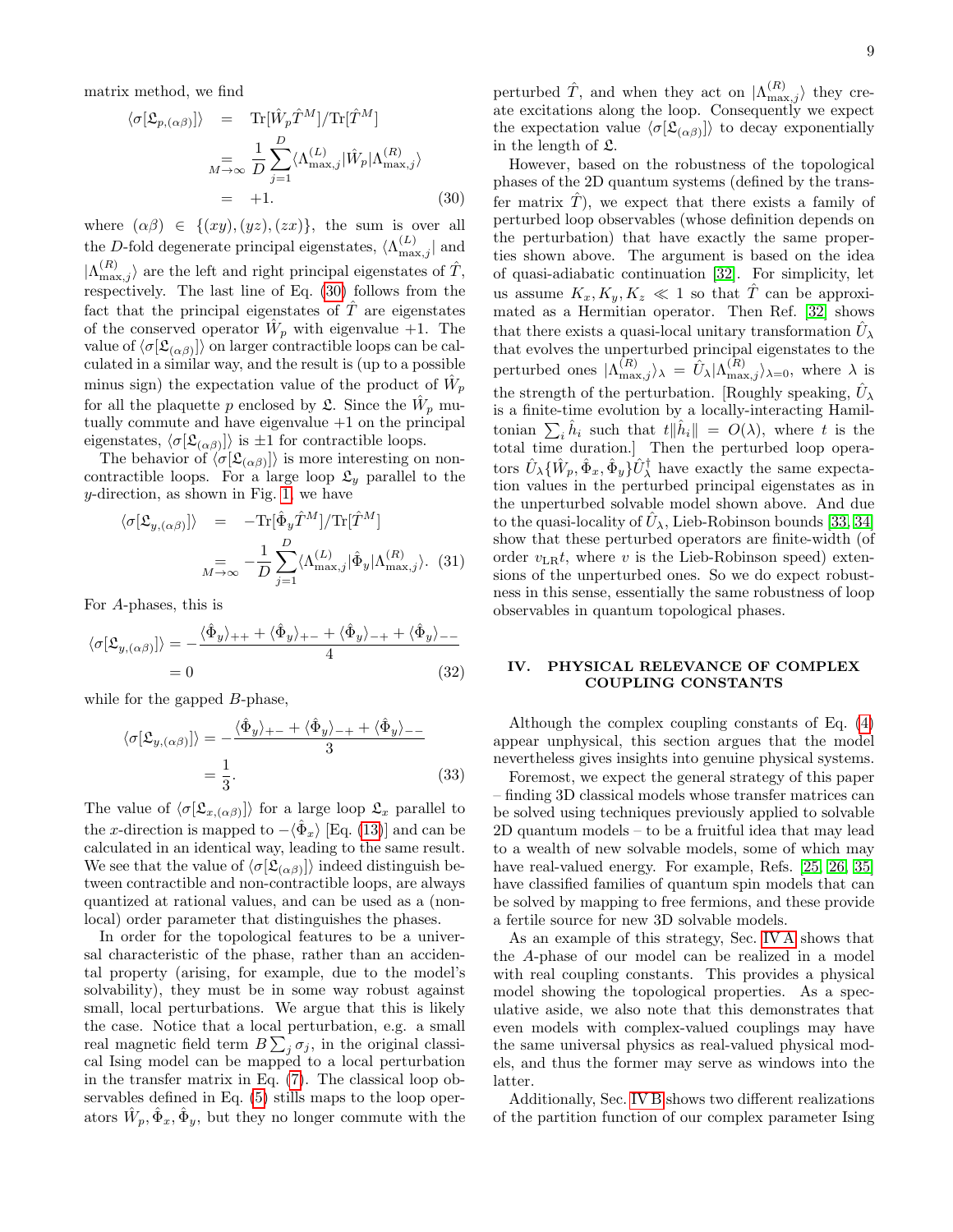

<span id="page-9-3"></span>FIG. 4. The model Eq. [\(34\)](#page-9-2) lies on a 3D cubic lattice where the classical spins sit on links in the  $x$  and  $y$  directions. There are four spin interactions  $\sigma_{v,1}\sigma_{v,2}\sigma_{v,3}\sigma_{v,4}$  between spins around every lattice vertex  $v$  (shown as blue diamond) and eight spin interactions  $\epsilon[\sigma_{u(c)}, \sigma_{l(c)}]$  around every elementary cube  $c$  (shown as orange cube). Example of a contractible loop  $L_1$  is shown as black square, and a noncontractible loop  $L_2$  is shown as purple solid line.

model in certain dynamical processes of a 3D quantum spin system. Both in principle allow the free energy of our model to be measured experimentally. They suggest that the statistical mechanics of Eqs.  $(1,2)$  $(1,2)$  gives a solvable model of 3D DQPT [\[13\]](#page-17-10) that display topological features.

## <span id="page-9-0"></span>A. Realization of A-phase in a model with real energy

The A-phase can be realized in a physical model with real energies, as we now show. Specifically, the model has a phase that reproduces the A-phase's topological properties, that contractible loops have expectation value  $\pm 1$  while noncontractible loops have expectation value 0.

Consider a 3D square lattice where there is one classical Ising spin on each link in the  $x$  and  $y$  directions, but no spins live on the links in the z direction, as shown in Fig. [4.](#page-9-3) The energy of a spin configuration  $\{\sigma\}$  is given by

<span id="page-9-2"></span>
$$
E[\{\sigma\}] = -\sum_{v} \sigma_{v,1} \sigma_{v,2} \sigma_{v,3} \sigma_{v,4} - \sum_{c} \epsilon [\sigma_{\{u(c)\}}, \sigma_{\{l(c)\}}],
$$
\n(34)

where the first sum is over all vertices  $v$ ,  $\sigma_{v,1}, \sigma_{v,2}, \sigma_{v,3}, \sigma_{v,4}$  denote the four spins linked to the vertex  $v$ , the second sum is over all cubes  $c$ , and  ${u(c)}, {l(c)}$  denote the upper and lower plaquettes of c, respectively. We use  $\sigma_{\{p\}} = (\sigma_{p,1}, \sigma_{p,2}, \sigma_{p,3}, \sigma_{p,4})$ to denote the configurations of the four spins of the plaquette  $p$ . The energy of the cube  $c$  is defined as  $\epsilon[\sigma_{\{u(c)\}}, \sigma_{\{l(c)\}}] = \ln \cosh(1)$  if  $\sigma_{\{u(c)\}} = \sigma_{\{l(c)\}},$  $[\sigma_{\{u(c)\}}, \sigma_{\{l(c)\}}] = \text{ln sinh}(1)$  if  $\sigma_{\{u(c)\}} = -\sigma_{\{l(c)\}}$  while  $[\sigma_{\{u(c)\}}, \sigma_{\{l(c)\}}] = -\infty$  otherwise.

The partition function is

$$
Z = \sum_{\{\sigma\}} e^{-E[\{\sigma\}]} = \text{Tr}[\hat{T}^M],\tag{35}
$$

where the transfer matrix  $\hat{T}$  is an operator acting on

quantum spins lying on a 2D slice of the lattice, defined by

$$
\hat{T} = \exp\left(\sum_{v} \hat{\sigma}_{v,1}^{z} \hat{\sigma}_{v,2}^{z} \hat{\sigma}_{v,3}^{z} \hat{\sigma}_{v,4}^{z} + \sum_{p} \hat{\sigma}_{p,1}^{x} \hat{\sigma}_{p,2}^{x} \hat{\sigma}_{p,3}^{x} \hat{\sigma}_{p,4}^{x}\right),\tag{36}
$$

which is simply  $e^{-\hat{H}}$  where  $\hat{H}$  is the Hamiltonian of Kitaev's toric code model. The principal eigenstates of  $\hat{T}$ are the 4-fold degenerate ground states of  $H$ .

Fig. [4](#page-9-3) shows the family of loop observables we are interested in. Using the same method as in Sec. [III G,](#page-7-2) these classical loop observables can be mapped to the conserved loop operators of the quantum toric code, and the thermal expectation values of the former are mapped to quantum expectation values of the latter. Averaging over the four topologically degenerate principal eigenstates, we find that the expectation value of contractible loops is  $+1$  while non-contractible loops have expectation value 0. This reproduces the topological behavior of the A-phase of the Ising model presented in Sec. [III G.](#page-7-2)

## <span id="page-9-1"></span>B. Realizing the partition function in quantum dynamics

Another way in which classical statistical models with complex energy can be physically relevant is that the partition function  $Z$  can be mapped to measurable quantities of certain (unitary) quantum dynamical processes in 3D (not 2D) quantum systems. In this section we show two such constructions: Sec. [IV B 1](#page-9-4) shows how to realize  $\boldsymbol{Z}$ as a transition amplitude, while Sec. [IV B 2](#page-10-1) shows that Z gives the quantum coherence of a probe spin-1/2 coupled to the whole system. The phase transition we studied in our model is then mapped to a DQPT in these quantities.

#### <span id="page-9-4"></span>1. Interpreting the partition function as a transition amplitude

Consider a 3D quantum spin system on the same lattice as Fig. [1,](#page-1-0) and with a Hamiltonian given by Eq. [\(1\)](#page-1-5) with all  $\sigma_i$  replaced by  $\hat{\sigma}_i^z$ , and we will take all the parameters  $J_x, J_y, J_z, J_\perp, h$  to be real to guarantee hermiticity. The quantum transition amplitude between two arbitrary states is

$$
\langle A|e^{-it\hat{H}}|B\rangle = \sum_{\{\sigma\}} e^{-itH[\{\sigma\}]} \langle A|\{\sigma\}\rangle \langle \{\sigma\}|B\rangle, \quad (37)
$$

where on the RHS we inserted a complete set of  $\hat{\sigma}^z$  basis states. If the states  $|A\rangle, |B\rangle$  are of the following form

<span id="page-9-5"></span>
$$
|A\rangle = \bigotimes_{\langle ij\rangle \in \mathbf{X}} |\psi(A_x)\rangle_{ij} \bigotimes_{\langle ij\rangle \in \mathbf{Y}} |\psi(A_y)\rangle_{ij} \bigotimes_{\langle ij\rangle \in \mathbf{Z}} |\psi(A_z)\rangle_{ij},
$$
\n(38)

where  $\bigotimes_{\langle ij \rangle \in \mathbf{X}}$  is over all the red thick x-links in Fig. [1,](#page-1-0) and similarly for  $\bigotimes_{\langle ij \rangle \in \mathbf{Y}}$  and  $\bigotimes_{\langle ij \rangle \in \mathbf{Z}}$ , and the local state on each link  $\langle ij \rangle$  is defined as  $|\psi(A)\rangle_{ij}$  =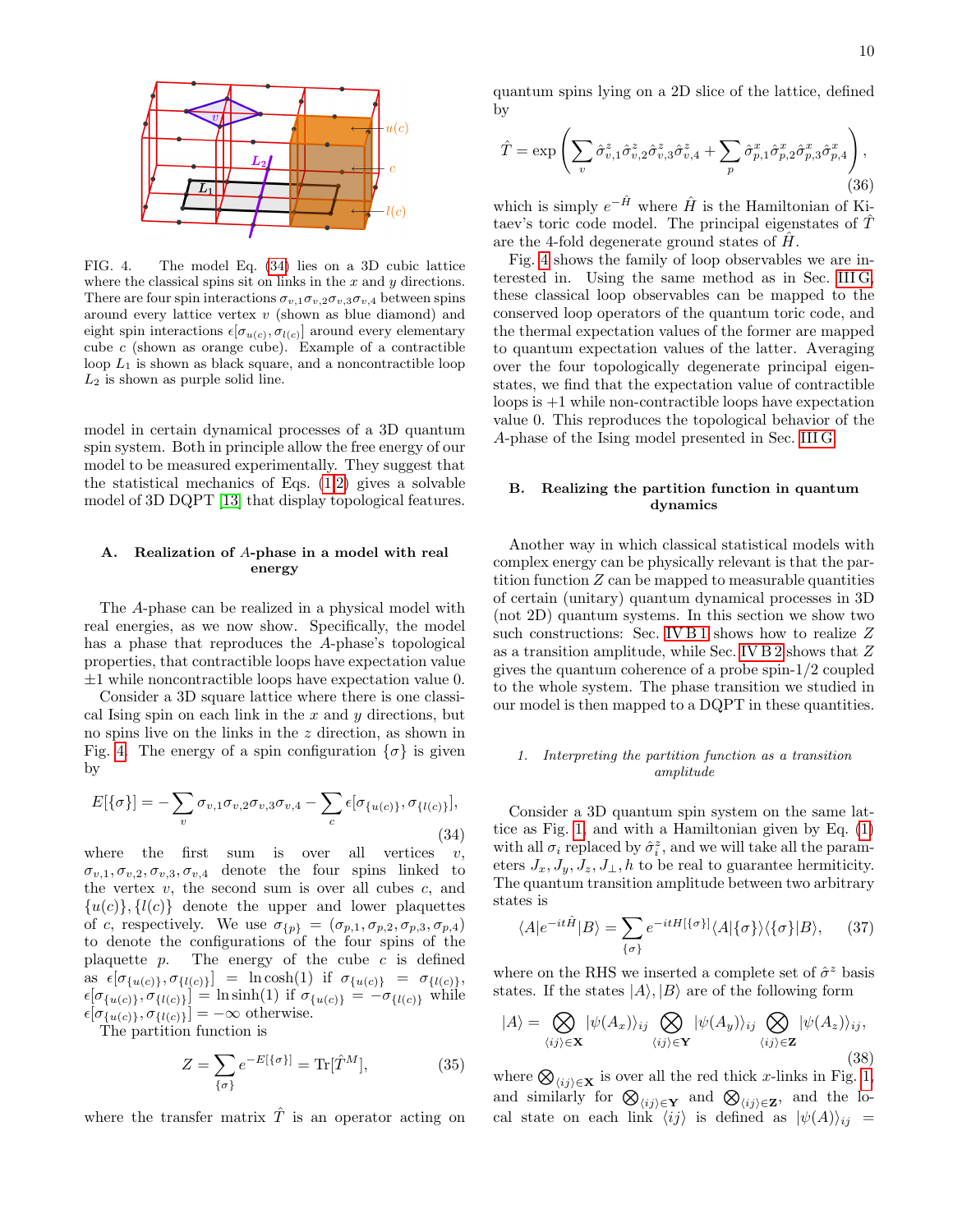1  $\frac{1}{2\sqrt{\cosh 2\text{Re}(A)}}\sum_{\sigma_i,\sigma_j}e^{A\sigma_i\sigma_j}|\sigma_i,\sigma_j\rangle.$  Note that Eq. [\(38\)](#page-9-5) defines product states since the thick links  $X, Y, Z$  are non-overlapping. Then we have

$$
\langle A|e^{-it\hat{H}}|B\rangle=\mathrm{const.}\times Z(K_x,K_y,K_z,itJ_{\perp},ith),\;\;(39)
$$

where  $K_j = A_j^* + B_j + itJ_j$ ,  $j = x, y, z$ . Therefore, when  $tJ_{\perp} \equiv \pi/4 \pmod{\pi/2}$ ,  $th \equiv \pi/4 \pmod{\pi}$ , the transition amplitude is given by the results we derived previously.

Quantum transition amplitudes, or closely related objects called dynamical partition functions  $f(t) \propto$  $-\ln\langle A|e^{-it\hat{H}}|B\rangle$ , are the central objects in the study of DQPTs [\[12,](#page-17-9) [13,](#page-17-10) [36–](#page-18-0)[40\]](#page-18-1). In this literature, a dynamical phase transition typically referes to a singularity of the dynamical evolution of a physical quantity [e.g.  $f(t)$ ] at a critical time. In our model, the time is fixed at special values e.g.  $t_0 = \pi/(4J_{\perp}) = \pi/(4h)$  to guarantee solvability, and the singularity occurs in  $f(t_0)$  as we tune the parameters  $K_x, K_y, K_z$  across the phase boundary shown in Fig. [3.](#page-6-1) Although the situation is slightly different, the analogy is clear, and we also expect that if we fix  $K_x, K_y, K_z$  to be exactly at the phase boundary, say  $K_z = K_x + K_y$ , and let the system evolve in time, then there will likely be a singularity in  $f(t)$  at  $t_0$ , i.e. a DQPT in the usual sense.

Although quantum transition amplitudes are much harder to measure experimentally compared to local observables, there are promising experimental setups [\[41,](#page-18-2) [42\]](#page-18-3) that measure this quantity in relatively small systems, and are capable of observing signatures of dynamical phase transition.

#### <span id="page-10-1"></span>2. Mapping the partition function to a probe spin coherence

We can also realize the partition function as a probe spin coherence, based on the idea of measuring Yang-Lee zeros in the classical Ising model [\[16,](#page-17-29) [17\]](#page-17-12). To this end we couple a probe spin- $1/2$  to the whole 3D (quantum) spin system (bath) shown in Fig. [1,](#page-1-0) with probe-bath interaction

<span id="page-10-2"></span>
$$
H_{I} = \hat{\tau}^{z} \otimes \left( -J_{\perp} \sum_{\langle ij \rangle \in \perp} \hat{\sigma}_{i}^{z} \hat{\sigma}_{j}^{z} + h \sum_{i} \hat{\sigma}_{i}^{z} \right)
$$

$$
= \frac{1}{2} \hat{\tau}^{z} \hat{B}
$$
(40)

where  $\hat{\tau}^z$  acts on the probe spin, and  $J_{\perp}$  and h are real. The probe spin is initialized in a superposition state  $(| \uparrow \rangle + | \downarrow \rangle)/\sqrt{2}$ , and the system (bath) is initially in equilibrium at temperature  $T$  with only interactions in the horizontal  $x, y, z$  links, described by the canonical en-semble in Eq. [\(2\)](#page-1-4) with  $J_{\perp} = h = 0$ . When we turn on the probe-bath interaction in Eq. [\(40\)](#page-10-2), the thermal fluctuation of the field  $\ddot{B}$  induces decoherence of the probe spin (due to a random phase  $Bt$ ). The probe spin coherence, defined as the ensemble average of  $e^{i\hat{B}t}$ , is mapped to [\[16\]](#page-17-29)

<span id="page-10-3"></span>
$$
L(t) \equiv \langle e^{i\hat{B}t} \rangle = \frac{Z(\beta J_x, \beta J_y, \beta J_z, iJ_\perp t, iht)}{Z(\beta J_x, \beta J_y, \beta J_z, 0, 0)}.\tag{41}
$$

Therefore, when  $tJ_{\perp} \equiv \pi/4 \pmod{\pi/2}$  and  $th \equiv$  $\pi/4 \pmod{\pi}$ ,  $L(t)$  is given by our exact solution in Sec. [III](#page-2-0) [notice that the denominator of Eq. [\(41\)](#page-10-3) can be calculated easily and has no singularity], and has a topological phase transition when the parameters  $J_x, J_y, J_z$ are tuned across the phase boundary in Fig. [3.](#page-6-1) This kind of probe spin coherence has been measured experimentally in an Ising model of 10 spins [\[17\]](#page-17-12).

## <span id="page-10-0"></span>V. SUMMARY AND OUTLOOK

We exactly solved a 3D classical Ising model on a special 3D lattice, which has some of its coupling constants fixed to imaginary values. The solution exploits the special structure of the transfer matrix, which can be mapped to free fermions using a method similar to the solution of Kitaev's honeycomb model. The analytic solution reveals two distinct phases, with a third order phase transition between them. The two phases can be distinguished by measuring the product of spins on certain loops, the expectation value of which is quantized to certain rational values  $(0, 1, \text{ or } 1/3)$ , depending only on the phase and the topology of the loop. We therefore see that the model not only gives insight into interacting many-body systems in 3D, but that the behavior it shows is particularly interesting: there are phases with topological properties, and a continuous phase transition between them.

We expect the topological character of the phases to be universal, as discussed in Sec. [III G.](#page-7-2) We also expect universality in some other correlations we have not calculated in this paper. For example, the gapless B-phase has power-law decaying two-point correlations. For the gapped  $B$ -phase (i.e. with the  $\kappa$ -perturbation introduced in Sec. [III D\)](#page-6-0), if we put the system on a large cylinder (with axis parallel to the z-direction), due to the existence of gapless chiral edge modes on the boundary of the 2D quantum system (defined by the transfer matrix  $\hat{T}$ ), we expect that the Ising model has powerlaw decaying correlations on the cylinder boundary even though all two-point correlations in the bulk decay exponentially. We expect the universality in these power-law exponents (i.e. remain the same when local perturbations are present).

Despite the unphysical complex coupling constants, we described two connections to physical systems. First, the universal long-distance properties of the two phases and the phase transition may be reproduced in a physical 3D system. We demonstrated this by explicitly constructing another 3D classical statistical model with positive Boltzmann weights that has topological properties identical to the A-phase of our 3D Ising model. More speculatively, this suggests that physical systems may have the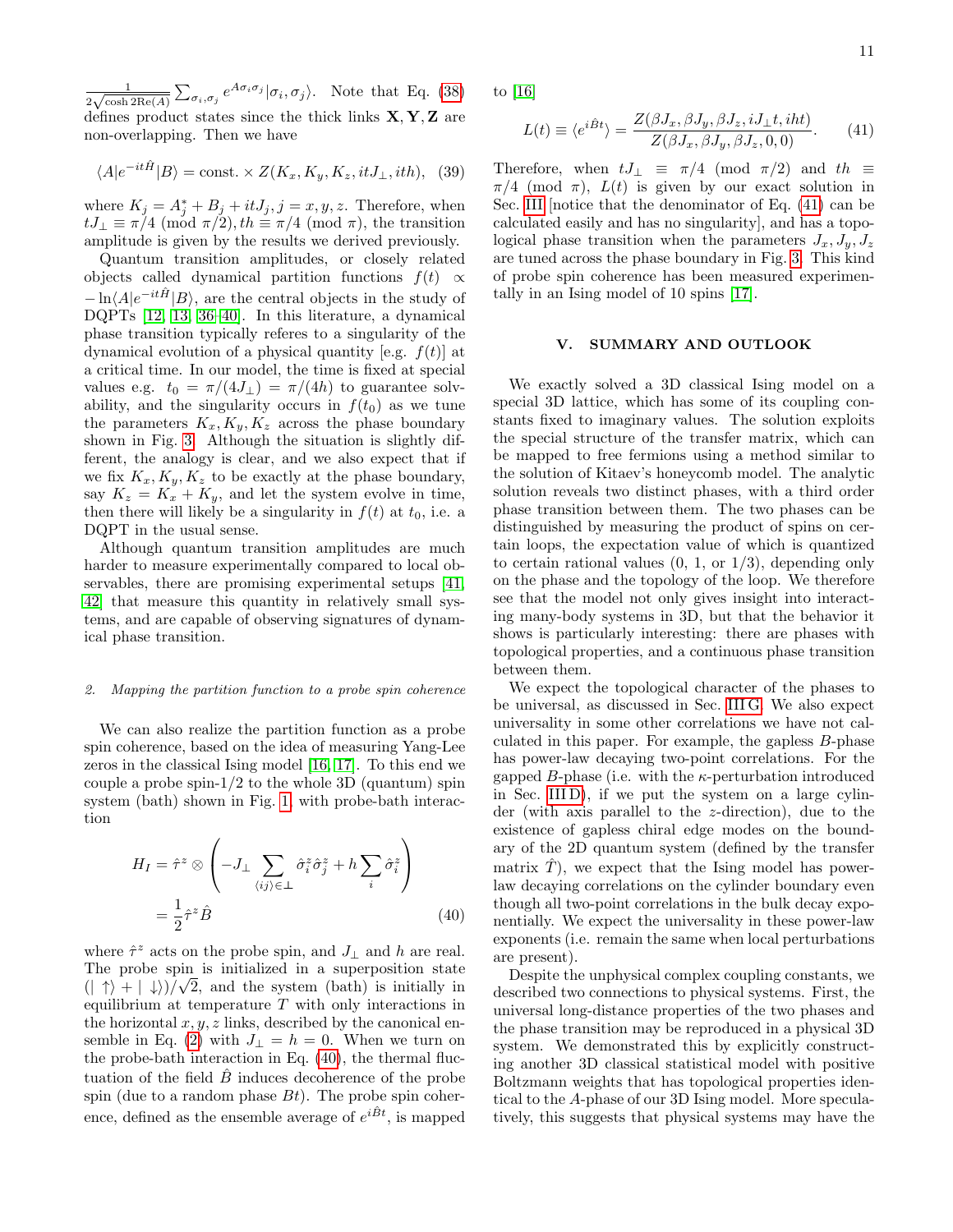same universal behavior as models with complex couplings independent of whether the corresponding realcoupling models can be explicitly found or solved. We are unsure if the B-phase can be realized in a physical classical system, but we expect this to be challenging if at all possible, since Ref. [\[43\]](#page-18-4) suggests the prevalence of sign-problems in a family of closely related phases. Second, the partition function of our model can be realized in certain dynamical processes of a 3D quantum spin system, either as a transition amplitude or as a probe spin coherence, allowing the free energy to be experimentally measured in principle, and the phase transitions studied in our model are related to DQPTs in these 3D quantum systems.

Our model may have other connections to real physical systems beyond the above two. First, when  $K_x, K_y, K_z$ are purely imaginary, our transfer matrix  $\hat{T}$  in Eq. [\(7\)](#page-2-2) becomes the unitary evolution operator of a periodically driven Kitaev model studied in Ref. [\[44\]](#page-18-5), so our technique of diagonalizing  $\hat{T}$  may be useful in studying certain properties of that system. Second, when  $K_x, K_y, K_z \to \pm \infty$ ,  $\ddot{T}$  becomes a projection operator representing the sequential measurement of  $\hat{\sigma}_i^z \hat{\sigma}_j^z$ ,  $\hat{\sigma}_i^y \hat{\sigma}_j^y$ , and  $\hat{\sigma}_i^x \hat{\sigma}_j^x$  on all the z-,  $y$ -, and  $x$ -links, respectively, which is reminiscent of the measurement process of the honeycomb quantum memory code proposed in Ref. [\[45\]](#page-18-6).

Our results may also provide hints for constructing a genuinely 3D–i.e. one which does not factorize into decoupled 2D models–classical statistical model with positive Boltzmann weights and a continuous phase transition, a problem that has been studied for more than 60 years but never solved. As one possible direction, we note that our model can be straightforwardly generalized to a large family of solvable 3D classical statistical models, whose transfer matrix is similar to one of the generalized Kitaev models [\[46–](#page-18-7)[56\]](#page-18-8) that can also be solved by mapping to free fermions. As free-fermion solvable spin models have been systematically classified recently [\[25,](#page-17-27) [26,](#page-17-18) [35\]](#page-17-28). it is natural to ask if one of them can be promoted to a transfer matrix that corresponds to a physical 3D classical statistical model.

#### ACKNOWLEDGMENTS

Z.W. is especially grateful to Zongping Gong who suggested the idea in Sec. IV  $B2$ . We also thank Sarang Gopalakrishnan, Bhuvanesh Sundar, and Maxim Olchanyi for helpful discussions. This work was supported in part by the Welch Foundation (C-1872) and the National Science Foundation (PHY-1848304). K.H.'s contribution benefited from discussions at the KITP, which was supported in part by the National Science Foundation under Grant No. NSF PHY-1748958.

## APPENDICES

The Appendices contain technical results used throughout our arguments. In App. [A](#page-11-0) we prove a generalization of Lieb's optimal flux theorem which is used in Sec. [III B](#page-3-0) to show that the principal eigenstates of the transfer matrix have no vortices. In App. [B](#page-13-1) we show that the gapless B-phase of our model can be gapped by certain perturbations. In App. [C](#page-13-0) we prove some analytic properties of the fermionic spectrum which are used in determining the phase boundary in Sec. [III D.](#page-6-0) In App. [D](#page-14-0) we show that the splitting of the principal eigenvalue degeneracy of the transfer matrix decays exponentially with system size, which is important for Sec. [III F](#page-7-1) and Sec. [III G.](#page-7-2) In App. [E](#page-15-0) we give a numerical method to calculate the energy of the vortex excitations of the transfer matrix, which helps us confirm that vortices are gapped. In App. [F](#page-16-0) we show that the derivation of Sec. [III F](#page-7-1) and Sec. [III G](#page-7-2) can be generalized to arbitrary system size  $(L_x, L_y)$ , leading to the same conclusions.

## <span id="page-11-0"></span>Appendix A: Generalization of Lieb's optimal flux theorem to the transfer matrix Eq. [\(11\)](#page-3-1)

In this section we generalize Lieb's optimal flux theorem [\[28\]](#page-17-20) to the free fermion transfer matrix Eq. [\(11\)](#page-3-1) with real parameters  $K_x, K_y, K_z$ . The goal is to prove that if we fix the magnitude of the coupling constants on each link and allow their signs  $u_{ij}$  to vary independently, then the vortex (flux) configurations that maximize the principal eigenvalue  $\Lambda_{\text{max}}$  of  $\hat{T}'$  have no vortex (i.e. have  $W_p = +1$  everywhere). For this, it is sufficient to prove that the vortex-free configurations maximize the fermionic partition function  $Z' = \text{Tr}[\hat{T}^{\prime M}]$  for any M, and then let  $M \to \infty$ .

The proof mostly follows the strategy of Ref. [\[28\]](#page-17-20). The lattice structure is drawn in Fig. [5,](#page-12-0) where both directions are periodic, and we draw a vertical line that cuts the system into two subsystems which are reflections of each other (up to the difference in the signs of tunneling constants,  $u_{ij}$ ). We will first use reflection positivity [\[28\]](#page-17-20) to prove that the optimal flux configuration must have zero flux on the unit cells that intersect with the vertical line, and then apply this conclusion to all such vertical lines (due to translation invariance in the horizontal direction) to show that the optimal configuration has zero flux everywhere. We use  $\hat{R}$  to denote the unitary reflection that maps between the two subsystems, and we denote the links that intersect the cutting line by  $1\overline{1}, 2\overline{2}, \ldots$ , as shown in Fig. [5,](#page-12-0) so that  $\hat{R}\hat{c}_j \hat{R} = \hat{c}_{\overline{j}}, j = 1, 2, 3 \ldots$ Without loss of generality, we can use the gauge convention in which  $u_{i\bar{j}} = 1$ , since we can always do a gauge transformation on site j (which flips all the  $u_{jk}$  linked to j) to flip  $u_{j\bar{j}}$ . We write the free fermion partition function as

$$
Z = \text{Tr}[(\hat{V}_1 \hat{V}_2 \hat{V}_3)^M],\tag{A1}
$$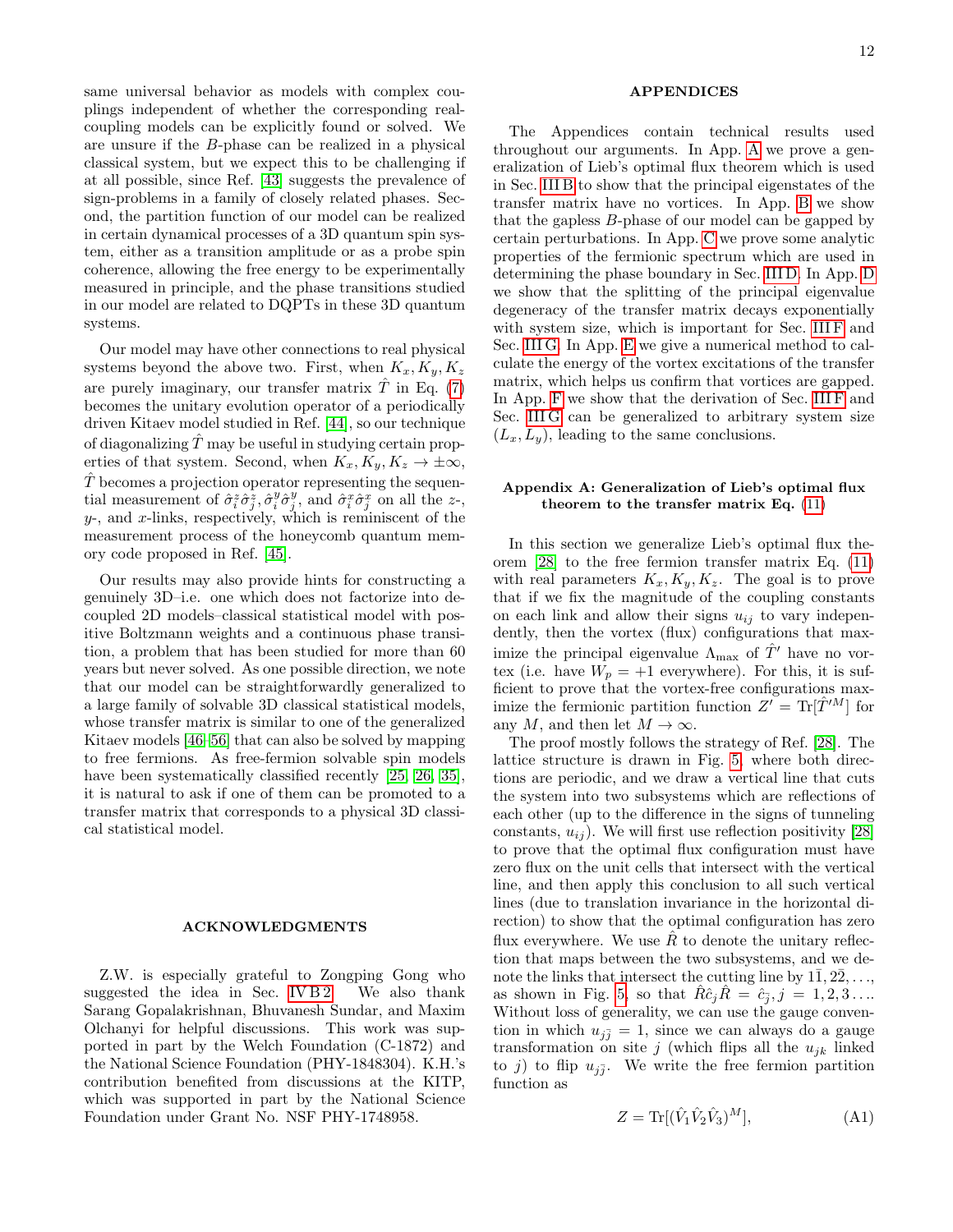

<span id="page-12-0"></span>FIG. 5. The proof of the generalized Lieb's optimal flux theorem exploits the reflection symmetry of the brick wall lattice. The mirror line of this reflection is shown as the dashed line cutting through all the z-links in a column. The arrows show an example of a reflection symmetric configuration of  $\{u_{ij}\},\$ where an arrow from i to j means that  $u_{ij} = +1 = -u_{ji}$ . Notice that with the gauge convention  $u_{j\bar{j}} = +1$ , reflection symmetry of  $u_{ij}$  guarantees that all the plaquettes intersecting with the cutting line has zero flux  $W_p = +1$ , since  $u_{ij}$  on the  $x$ - and  $y$ -links cancel with their mirror images. The key part of the proof is Eq. [\(A5\)](#page-12-1) which shows that at least one of the optimal flux configurations can be taken to be reflection symmetric with respect to this cutting line. The proof then moves on to apply Eq. [\(A5\)](#page-12-1) to all such cutting lines of the lattice.

where  $\hat{V}_1 = \exp(K_x \sum_x u_{ij} i \hat{c}_i \hat{c}_j)$ , and similarly for  $\hat{V}_2$ ,  $\hat{V}_3$ . Notice that in both  $\hat{V}_1$  and  $\hat{V}_2$ , the left and right subsystems are decoupled, so that  $\hat{V}_1$  factorizes as  $\hat{V}_1 = \hat{V}_{1R}\hat{V}_{1L}$ , and similarly for  $\hat{V}_2$ , where we use subscripts L  $(R)$  to denote operators acting solely on the subsystem to the left (right) of the cutting line.  $\hat{V}_3$  involves tunneling between subsystems, and it factorizes as  $\hat{V}_3 = \hat{V}_{3R}\hat{V}_{3L}\hat{V}_{3I}$ , where in our gauge convention mentioned above,

$$
\hat{V}_{3I} = \exp(K_z \sum_j i\hat{c}_j \hat{c}_{\bar{j}})
$$
  
= 
$$
\cosh(K_z)^m \prod_{j=1}^m (1 + t_3 i \hat{c}_j \hat{c}_{\bar{j}}),
$$
 (A2)

where  $t_3 = \tanh(K_z)$  and m is the number of cut links (equal to two times system size in the vertical direction). The partition function becomes

$$
Z = \text{Tr}[(\hat{V}_{1R}\hat{V}_{1L}\hat{V}_{2R}\hat{V}_{2L}\hat{V}_{3R}\hat{V}_{3L}\hat{V}_{3I})^{M}]
$$
(A3)  
\n
$$
= \text{Tr}[(\hat{V}_{L}\hat{V}_{R}\hat{V}_{3I})^{M}]
$$
  
\n
$$
= C \sum_{a_{ij}=0,1} \text{Tr} [\hat{V}_{L}\hat{V}_{R}(t_{3}i\hat{c}_{1}\hat{c}_{1})^{a_{11}} \dots (t_{3}i\hat{c}_{m}\hat{c}_{\bar{m}})^{a_{1m}}
$$
  
\n
$$
\times \hat{V}_{L}\hat{V}_{R}(t_{3}i\hat{c}_{1}\hat{c}_{1})^{a_{21}} (t_{3}i\hat{c}_{2}\hat{c}_{2})^{a_{22}} \dots (t_{3}i\hat{c}_{m}\hat{c}_{\bar{m}})^{a_{2m}}
$$
  
\n...  
\n
$$
\times \hat{V}_{L}\hat{V}_{R}(t_{3}i\hat{c}_{1}\hat{c}_{1})^{a_{M1}} (t_{3}i\hat{c}_{2}\hat{c}_{2})^{a_{M2}} \dots (t_{3}i\hat{c}_{m}\hat{c}_{\bar{m}})^{a_{Mm}}],
$$

where  $C = (\cosh K_z)^{mM}, \hat{V}_L = \hat{V}_{1L}\hat{V}_{2L}\hat{V}_{3L}$ , and similarly for  $V_R$ . Our strategy now is to move all the left operators

to the left, and all the right operators to the right, without changing the relative order within each class. Notice that  $V_L$  commute with any operator acting on the right, and  $V_R$  commute with any operator on the left, while the exchange between  $\hat{c}_i$  and  $\hat{c}_{\overline{i}}$  always introduces a minus sign. We therefore have

<span id="page-12-2"></span>
$$
Z[\hat{V}_L, \hat{V}_R] = C \sum_{\mathbf{a} \in \{0,1\}^{M_m}} \text{Tr}[\hat{X}_L^{\mathbf{a}} \hat{X}_R^{\mathbf{a}}](it_3)^{|\mathbf{a}|} (-1)^{c(\mathbf{a})},
$$
\n(A4)

where  $\hat{X}_L$  is a product of M number of  $\hat{V}_L$  and  $|\mathbf{a}| =$  $\sum_{i,j} a_{ij}$  number of  $\hat{c}_j$  (suitably ordered) and similarly for  $\hat{X}_R$ , and  $c(\mathbf{a}) = |\mathbf{a}|(|\mathbf{a}|-1)/2$  denotes the total number of fermion minus signs introduced by exchanging  $\hat{c}_i$  and  $\hat{c}_{\bar{j}}$ . We write  $Z = Z[\hat{V}_L, \hat{V}_R]$  to emphasize the explicit dependence of Z on the flux configuration which determines the signs of the tunneling constants in  $V_L$ ,  $V_R$ .

The next step is to factorize the trace of whole system as a product of traces of subsystems. One way to do this is to combine the two Majorana operators on each x-link into a Dirac fermion (the trace is independent of the choice of the Dirac fermion basis, since different basis are related by a unitary transformation), so that  $\text{Tr}[\hat{A}_L \hat{B}_R] = \text{Tr}_L[\hat{A}_L] \text{Tr}_R[\hat{B}_R]$ , where  $\text{Tr}_L(\text{Tr}_R)$  denotes the trace on the left (right) subsystem, and  $Tr_L[\hat{A}_L] = 0$ if  $A_L$  is an odd product of fermionic operators, and similarly for  $B_R$ . Therefore in Eq. [\(A4\)](#page-12-2) we can restrict the summation to those  $a$  for which  $|a|$  is even, in which case we have  $i^{|\mathbf{a}|}(-1)^{c(\mathbf{a})} = 1$ . Furthermore, we can show that  $\text{Tr}_L[\hat{X}_L]$  is real (and similarly for  $\text{Tr}_R[\hat{X}_R]$ ), i.e.  $\text{Tr}_L[\hat{X}_L] = \text{Tr}_L[\hat{X}_L]^*$ , since complex conjugation sends i to  $-i$  and reverse the signs of all the Majorana fermions on even sites (leaving Majorana operators on odd sites unchanged), thereby leaving  $\hat{X}_L$  invariant. We now have

<span id="page-12-1"></span>
$$
Z[\hat{V}_L, \hat{V}_R]^2 = \left(C \sum_{\mathbf{a}} t_3^{|\mathbf{a}|} \text{Tr}_L[\hat{X}_L^{\mathbf{a}}] \text{Tr}_R[\hat{X}_R^{\mathbf{a}}]\right)^2
$$
  
\n
$$
\leq \left(C \sum_{\mathbf{a}} t_3^{|\mathbf{a}|} \text{Tr}_L[\hat{X}_L^{\mathbf{a}}]^2\right) \left(C \sum_{\mathbf{a}} t_3^{|\mathbf{a}|} \text{Tr}_R[\hat{X}_R^{\mathbf{a}}]^2\right)
$$
  
\n
$$
= \left(C \sum_{\mathbf{a}} t_3^{|\mathbf{a}|} \text{Tr}_L[\hat{X}_L^{\mathbf{a}}] \text{Tr}_R[\hat{R}\hat{X}_L^{\mathbf{a}}\hat{R}]\right)
$$
  
\n
$$
\times \left(C \sum_{\mathbf{a}} t_3^{|\mathbf{a}|} \text{Tr}_L[\hat{R}\hat{X}_R^{\mathbf{a}}\hat{R}] \text{Tr}_R[\hat{X}_R^{\mathbf{a}}]\right)
$$
  
\n
$$
= Z[\hat{V}_L, \hat{R}\hat{V}_L\hat{R}] Z[\hat{R}\hat{V}_R\hat{R}, \hat{V}_R], \tag{A5}
$$

where in the second line we use the Cauchy-Schwartz inequality. Eq. [\(A5\)](#page-12-1) means that for any flux configuration determined by  $[V_L, V_R]$ , at least one of the reflection symmetric configurations corresponding to  $[\hat{V}_L, \hat{R}\hat{V}_L\hat{R}]$  or  $[\hat{R}\hat{V}_R\hat{R}, \hat{V}_R]$  have smaller or equal free energy (larger or equal  $Z$ ). Notice that each of these reflection symmetric configurations has zero flux on cells intersecting with the cutting line. Therefore the optimal flux configuration (in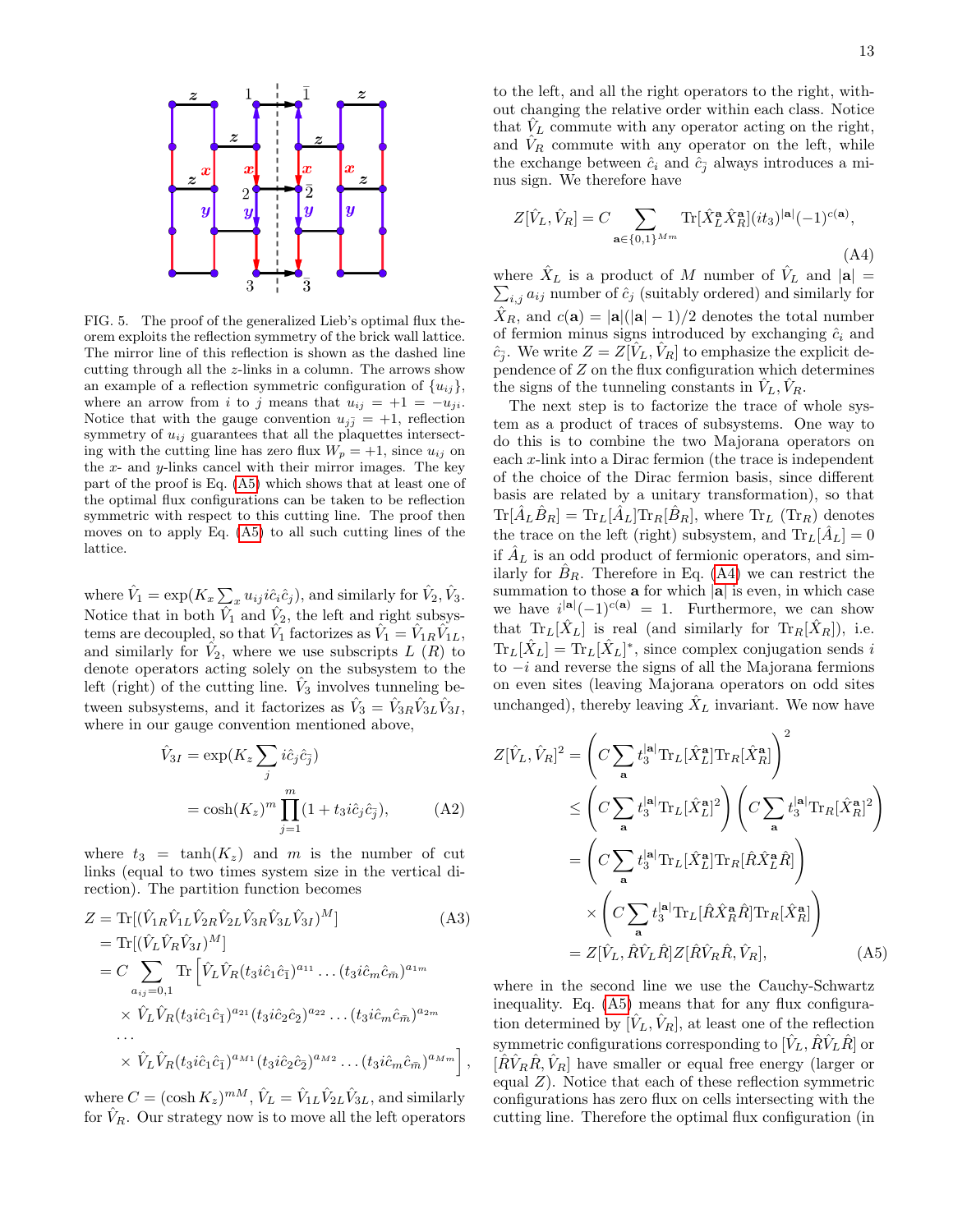case of degeneracy, consider the optimal flux configuration with least  $\pi$ -fluxes) must have zero flux everywhere, since otherwise we can use Eq. [\(A5\)](#page-12-1) to construct another flux configuration that has either strictly smaller free energy or strictly less  $\pi$ -fluxes.

The generalized Lieb's theorem shows that at least one of the principal eigenstates have all  $W_p$  equal to one. This is also confirmed by the numerical results presented in App. [E,](#page-15-0) which additionally suggests that the excitation energies of vortices remain gapped in the thermodynamic limit.

#### <span id="page-13-1"></span>Appendix B: The fermion gap of the B-phase

In Sec. IIID we claimed that a subregion of the Bphase can be gapped by adding small imaginary parts to  $J_x, J_y$ , so that  $K_x \to K_x + i\kappa, K_y \to K_y - i\kappa$ , and then adding a small real part to the coupling constants of the  $x, y$  links that break the lattice reflection symmetry, in the pattern shown in Fig. [2.](#page-2-3) In the following we verify this claim at the line  $K_x = K_y$ , and show that the fermion gap  $\Delta \propto \kappa^2$  in the limit of small  $\kappa$ .

Since the operators in the exponential of the fermionic transfer matrix remain quadratic in the Majorana fermion operators with this perturbation, the method used in Sec. [III C](#page-4-0) still works. We can simply repeat the derivations in Eqs. [\(17-](#page-4-2)[23\)](#page-5-4), the only modification now is that  $e^{\pm\epsilon_{\vec{q},1}}, e^{\pm\epsilon_{\vec{q},2}}$  are the eigenvalues of the modified matrix

<span id="page-13-4"></span>
$$
T_{\vec{q}} = e^{2K_x'P + 2\kappa P_0}e^{2K_y'Q + 2\kappa Q_0}e^{2K_zR},
$$
 (B1)

where  $K'_x = K_x + i\kappa$ ,  $K'_y = K_y - i\kappa$ , the matrices  $P, Q, R$ are the same as defined in Eq. [\(21\)](#page-5-6), and

$$
P_0 = \begin{pmatrix} 0 & i & 0 & 0 \\ -i & 0 & 0 & 0 \\ 0 & 0 & 0 & -i \\ 0 & 0 & i & 0 \end{pmatrix},
$$
  
\n
$$
Q_0 = \begin{pmatrix} 0 & ie^{-iq_y} & 0 & 0 \\ -ie^{iq_y} & 0 & 0 & 0 \\ 0 & 0 & 0 & -ie^{iq_y} \\ 0 & 0 & ie^{-iq_y} & 0 \end{pmatrix}.
$$
 (B2)

The eigenvalue problem of  $T_{\vec{q}}$  can still be simplified to a quadratic equation  $z^2 + Az + B = 0$ , where  $z = (x +$  $1/x/2 = \cosh \epsilon_{\vec{q},j}$  (for  $j = 1, 2$ ). The expressions of A, B are way more complicated than in Eq. [\(23\)](#page-5-4), so we don't show them here.

To determine the spectral gap of  $\epsilon_{\vec{q},1}$  (the one of  $\epsilon_{\vec{q},1}, \epsilon_{\vec{q},2}$  with smaller real part), we first let  $\kappa = 0$  and find the  $\vec{q}^*$  at which  $\epsilon_{\vec{q},1}$  vanishes. This takes the form  $\vec{q}^* = (0, q_y^*)$  since  $\epsilon_{\vec{q},1}$  is smallest at  $q_x = 0$  for a fixed  $q_y$ . Requiring that  $T_{\vec{q}}$  has an eigenvalue 1 at  $\vec{q}^*$ , which is equivalent to  $1 + A + B = 0$ , we find that

$$
\cos q_y^* = \frac{\cosh 2K_z - \cosh 2K_x \cosh 2K_y}{\sinh 2K_x \sinh 2K_y}.
$$
 (B3)

We can now study the spectrum near the point  $\vec{q}^*$ , by expanding the equation  $Q(\kappa, q_x, q_y, z) = z^2 + Az + B = 0$ with  $z = 1 + \epsilon_{\vec{q},1}^2/2$ ,  $\vec{q} = \vec{q}^* + (q_x, \delta q_y)$ . We find that

<span id="page-13-2"></span>
$$
4s_3^2 \epsilon_{\vec{q},1}^2 = \frac{1}{2} Q_{\kappa \kappa} \kappa^2 + \frac{1}{2} Q_{xx} q_x^2 + \frac{1}{2} Q_{yy} \delta q_y^2 + Q_{x \kappa} q_x \kappa + O(\kappa^4) + O(\kappa^2 \delta q_y) + O(q_x \delta q_y \kappa), \quad (B4)
$$

where

<span id="page-13-3"></span>
$$
Q_{\kappa\kappa} = 32(1 - \cos q_y^*)[C_3 - \cos q_y^* - C_{1-2}(1 - \cos q_y^*)]
$$
  
\n
$$
Q_{xx} = s_3^2(4c_1c_2c_3 - 2 - C_1 - C_2)
$$
  
\n
$$
Q_{x\kappa} = 4s_3^2(S_1 + S_2)\sin q_y^*
$$
  
\n
$$
Q_{yy} = 8s_1^2s_2^2\sin^2 q_y^*,
$$
 (B5)

where  $C_{1-2} = \cosh(4K_x - 4K_y)$ , and  $c_j = \cosh 2K_j$ ,  $s_j =$  $\sinh 2K_j, C_j = \cosh 4K_j, S_j = \sinh 4K_j$ , for  $j =$  $x, y, z$  [same as defined in the main text below Eq.  $(23)$ ].

We now determine the  $(q_x, \delta q_y)$  that minimizes the RHS of Eq. [\(B4\)](#page-13-2). At the line  $K_x = K_y$ , one can check that  $Q_{x\kappa}^2 = Q_{\kappa\kappa} Q_{xx}$ , and  $Q_{xx} > 0$ ,  $Q_{\kappa\kappa} > 0$ , so the minimum is at  $q_x = \kappa Q_{xx}/Q_{xx} + O(\kappa^2), \delta q_y = O(\kappa^2)$ . Near this point, in the RHS of Eq. [\(B4\)](#page-13-2), terms of order  $\kappa^2$ exactly cancel, leaving  $\mu \kappa^4$  for some constant  $\mu > 0$  (the analytic expression for  $\mu$  is quite complicated, so we do not show it here). Therefore we have  $\Delta = \min_{\vec{q}} \epsilon_{\vec{q},1} \propto \kappa^2$ . This result is also verified numerically.

(Notice that when  $\kappa = 0$ ,  $\epsilon_{\vec{\sigma},1}, \epsilon_{\vec{\sigma},2}$  are real; further-more, since the coefficients in Eq. [\(B5\)](#page-13-3) are all real,  $\epsilon_{\vec{q},1}$ must be real at order  $\kappa^2$ , so the distinction between  $\epsilon_{\vec{q},1}$ and  $\text{Re}[\epsilon_{\vec{\sigma},1}]$  is unimportant here–the gap for  $\text{Re}[\epsilon_{\vec{\sigma},1}]$  is also proportional to  $\kappa^2$ .)

### <span id="page-13-0"></span>Appendix C: The analyticity of  $\epsilon_{\vec{q},1} + \epsilon_{\vec{q},2}$

In this section we study the complex analyticity of  $\epsilon_{\vec{q},1} + \epsilon_{\vec{q},2}$  as a function of all its parameters  $K_x, K_y, K_z, \kappa, q_x, q_y$ . Here  $\epsilon_{\vec{q},1}, \epsilon_{\vec{q},2}$  are the two eigenvalues of  $T_{\vec{q}} = T(K_x, K_y, K_z, \kappa, q_x, q_y)$  defined in Eq. [\(B1\)](#page-13-4), with  $0 \leq \text{Re}[\epsilon_{\vec{q},1}] \leq \text{Re}[\epsilon_{\vec{q},2}]$  (if the real parts are equal, order by their imaginary parts). Notice that even though  $K_x, K_y, \kappa$  are assumed real in the definition  $K'_x = K_x + i\kappa, K'_y = K_y - i\kappa$ , we still consider the analytic continuation of  $T(K_x, K_y, K_z, \kappa, q_x, q_y)$  to the complex regions. This analyticity is used in Sec. [III D](#page-6-0) in determining the phase boundary, and will also be used in App. [D](#page-14-0) in proving the finite size splitting of degenerate  $\ln \Lambda_{\text{max}}$  in gapped phases.

We prove the following theorem:

<span id="page-13-5"></span>**Theorem 1.** For a given set of  $(K_{x0}, K_{y0}, K_{z0}, \kappa_0) \in$  $\mathbb{R}^4$ , if  $\text{Re}[\epsilon_{\vec{q},1}] > 0$  and  $\text{Re}[e^{\epsilon_{\vec{q},1}+\epsilon_{\vec{q},2}}] \geq 0$  for all  $\vec{q} \in$  $[-\pi, \pi]^2$ , then there exists  $\rho > 0$  such that  $\epsilon_{\vec{q},1} + \epsilon_{\vec{q},2}$ is a single-valued complex analytic function (in all its parameters) in the region

$$
R_{\rho} = \{ (K_x, K_y, K_z, \kappa, q_x, q_y) \in \mathbb{C}^6 \mid \text{Re}[q_i] \in [-\pi, \pi], |\text{Im}[q_i]| \le \rho, i = x, y, |\kappa - \kappa_0| \le \rho, |K_j - K_{j0}| \le \rho, j = x, y, z \}.
$$
 (C1)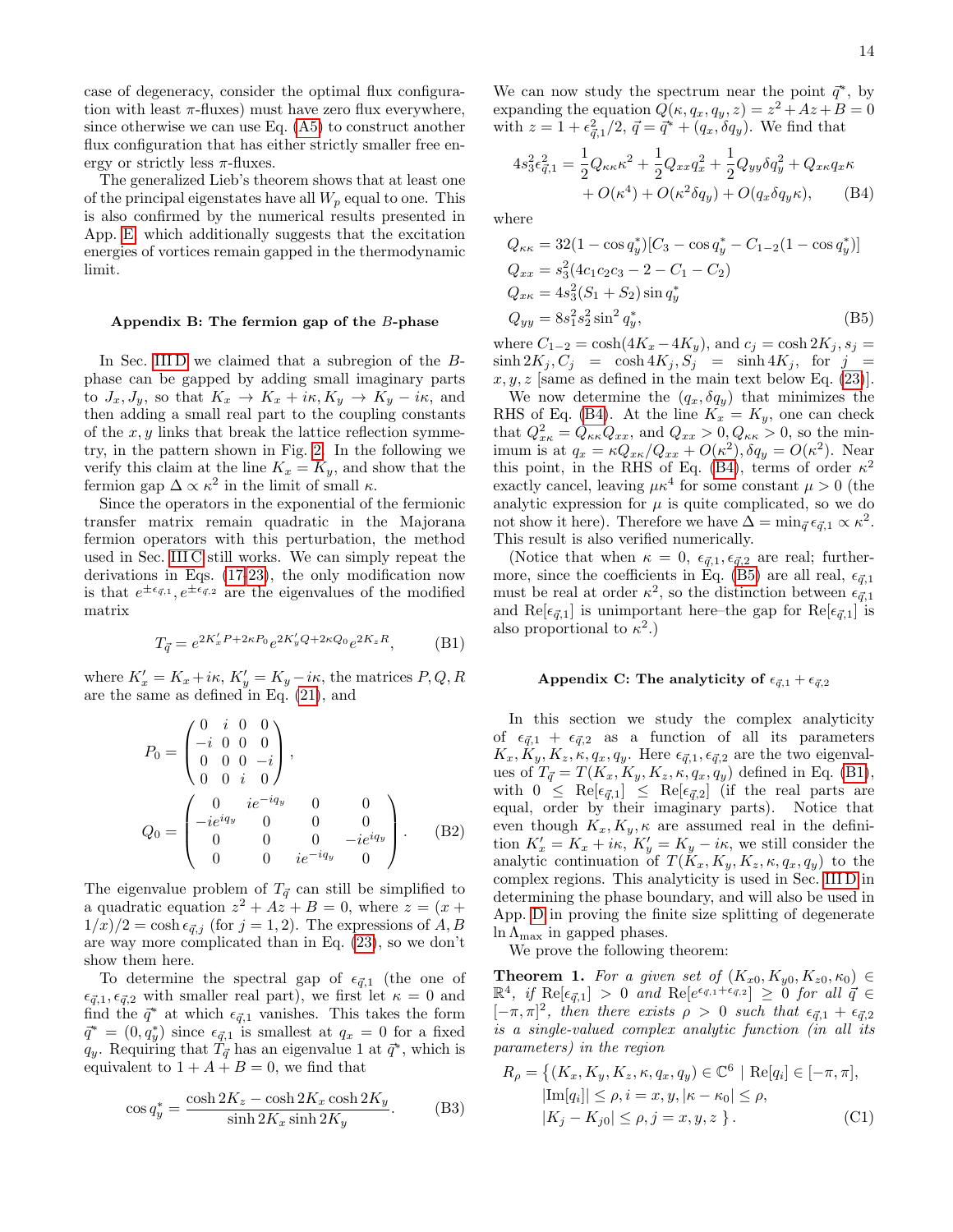Proof. We use the notation and the results of Sec. [III C](#page-4-0) and App. [B.](#page-13-1) We begin by noticing that the characteristic polynomial  $P_{T_{\vec{q}}}(x)$  of  $T_{\vec{q}}$  has coefficients complex analytic in  $K_x, K_y, K_z, \kappa, q_x, q_y$  everywhere (except at infinity), since taking exponentials or determinants of matrices cannot introduce singularities. It follows that the coefficients of  $z^2 + Az + B = 0$  are complex analytic everywhere. Denote the roots by  $z_i = (x_i+1/x_i)/2 = \cosh \epsilon_{\vec{q},i}$ for  $j = 1, 2$ . Vieta's relations guarantee that all symmetric polynomials of  $(z_1, z_2)$ , such as  $z_1 + z_2, z_1 z_2, z_1^2 + z_2^2$ , are polynomials of A, B and therefore analytic everywhere in  $\mathbb{C}^6$  .

We now prove that there exists  $\rho > 0$  such that  $\text{Re}[\epsilon_{\vec{q},1}] > 0$  in  $R_{\rho}$ . First,  $\text{Re}[\epsilon_{\vec{q},1}] = \ln |x_1|$  is continuous in  $K_x, K_y, K_z, \kappa, q_x, q_y$  everywhere, which follows from the continuity of the roots  $\{x_j\}_{1\leq j\leq 4}$  of the polynomial  $P_{T_{\vec{q}}}(x)$  as a function of its coefficients, and the fact that the roots are ordered by their norm. We now invoke the theorem that if a function is continuous on a closed and bounded region, then it is bounded (and attains its bounds) and uniformly continuous in this region. Since  $R_0$  is closed and bounded, let  $\Delta > 0$  be the minimum of Re $[\epsilon_{\vec{q},1}]$  in  $R_0$ . Since Re $[\epsilon_{\vec{q},1}]$  is uniformly continuous in the closed and bounded region  $R_{1.0}$ , there exists  $\rho \in (0, 1.0]$  such that

$$
|Re[\epsilon_{\vec{q},1}]|_{K_x, K_y, K_z, \kappa, \vec{q}} - Re[\epsilon_{\vec{q},1}]|_{K_{x0}, K_{y0}, K_{z0}, \kappa_0, Re[\vec{q}]}|
$$
  
\n
$$
\leq \Delta/2, \quad \forall (K_x, K_y, K_z, \kappa, q_x, q_y) \in R_\rho,
$$
 (C2)

which implies that  $\text{Re}[\epsilon_{\vec{q},1}]|_{K_x,K_y,K_z,\kappa,\vec{q}} \geq \Delta/2 > 0$  in  $R_\rho$ .

We now study the analyticity of  $x_1 x_2 = e^{\epsilon_{\vec{q},1} + \epsilon_{\vec{q},2}}$ . We have

$$
x_1 x_2 = (z_1 + \sqrt{z_1^2 - 1})(z_2 + \sqrt{z_2^2 - 1})
$$
  
=  $z_1 z_2 + \sqrt{z_2^2 - 1}\sqrt{z_1^2 - 1}$   
+  $(z_1 \sqrt{z_2^2 - 1} + z_2 \sqrt{z_1^2 - 1}).$  (C3)

Notice that by Vieta's relations, each term in the RHS can be expressed as an algebraic function of A and B, and therefore  $x_1x_2$  can at most contain branch cuts or branch points in its parameters  $(K_x, K_y, K_z, \kappa, q_x, q_y)$ . However, in  $R_{\rho}$ , we have proved that the four roots  $x_2, x_1, 1/x_1, 1/x_2$  of  $P_{T_{\vec{q}}}(x)$  satisfy  $|x_2| \ge |x_1| > |1/x_1| \ge$  $|1/x_2|$ . Again by the continuity of roots of a polynomial as a function of its parameters,  $x_1x_2$  must be a continuous, single-valued function of  $A, B$  in the region  $R_{\rho}$  [\[57\]](#page-18-9). This rules out any branch cuts or branch points, and therefore  $x_1 x_2 = e^{\epsilon_{\vec{q},1} + \epsilon_{\vec{q},2}}$  must be analytic in  $R_{\rho}$ .

We now discuss the analyticity of  $\epsilon_{\vec{q},1} + \epsilon_{\vec{q},2} = \ln x_1x_2$ in  $R_{\rho}$ . We already know that  $|x_1x_2| > 1$  in  $R_{\rho}$ , and the branch point of  $\ln x_1x_2$  is at the origin, so we only need to guarantee that, when the parameters  $K_x, K_y, K_z, \kappa, q_x, q_y$  vary in  $R_\rho$ , the values of  $x_1x_2$  on the complex plane do not wind around the origin. We already know that  $\text{Re}[x_1x_2] \geq 0$  in  $R_0$  (by assumption of the theorem), and  $x_1x_2$  is continuous in the closed

and bounded region  $R_{\rho}$ . Therefore  $x_1x_2$  is bounded and uniformly continuous in  $R_{\rho}$ . Using a similar method as above, there exists  $\rho' \in (0, \rho]$  such that  $\text{Re}[x_1 x_2] > -1/2$ in  $R_{\rho'}$ . Combined with  $|x_1x_2| > 1$  in  $R_{\rho'} \subset R_{\rho}$ , we know that the value set of  $x_1x_2$  cannot wind around the origin for  $(K_x, K_y, K_z, \kappa, q_x, q_y) \in R'_\rho$ . Therefore  $\epsilon_{\vec{q},1} + \epsilon_{\vec{q},2} = \ln x_1x_2$  is a single-valued complex analytic function in  $R_{\rho'}$ . This concludes the proof. □

We finally remark on the role of Thm. [1](#page-13-5) in determining the phase boundary of our model. Since the free energy f is related to  $\epsilon_{\vec{q},1} + \epsilon_{\vec{q},2}$  in Eq. [\(26\)](#page-5-3) by an integration in  $\vec{q}$  over  $[-\pi, \pi]^2$ , Thm. [1](#page-13-5) is strong enough to guarantee that  $f$  is complex analytic in an open neighborhood of  $(K_{x0}, K_{y0}, K_{z0}, \kappa_0)$ , if at this point  $\text{Re}[\epsilon_{\vec{q},1}] > 0$ and  $\text{Re}[e^{\epsilon_{\vec{q},1}+\epsilon_{\vec{q},2}}] \geq 0$  for all  $\vec{q} \in [-\pi,\pi]^2$ . But we have numerically checked that  $\text{Re}[e^{\epsilon_{\vec{q},1}+\epsilon_{\vec{q},2}}] \geq 0$  is almost always satisfied, at least for a wide range of parameters  $(K_{x0}, K_{y0}, K_{z0}, \kappa_0) \in \mathbb{R}^4$ . So a phase transition can only happen when  $\text{Re}[\epsilon_{\vec{q},1}]$  becomes gapless.

# <span id="page-14-0"></span>Appendix D: Finite size splitting of degenerate ln Λmax in gapped phases is exponentially small in system size

In this section we prove that in the regions where  $\text{Re}[\epsilon_{\vec{q},i}]$  are gapped, the finite size differences among the four different boundary conditions of

$$
\epsilon(L) \equiv \frac{1}{L^2} \sum_{\vec{q}} (\epsilon_{\vec{q},1} + \epsilon_{\vec{q},2})
$$
 (D1)

decays exponentially in system size L. In the following we will prove that  $|\epsilon(L)-\epsilon_{\infty}|$  ≤  $Ce^{-\rho L}$  for some positive constants  $C, \rho$ . For simplicity we focus on the double periodic boundary condition  $(++)$ , and other cases can be treated in a similar way.

Denote  $\epsilon_{\vec{q}} \equiv (\epsilon_{\vec{q},1} + \epsilon_{\vec{q},2}),$  and define

$$
f_L(\vec{x}) = \frac{1}{L^2} \sum_{\vec{q}} \epsilon_{\vec{q}} e^{i\vec{q}\cdot\vec{x}},
$$

$$
f(\vec{x}) \equiv f_{\infty}(\vec{x}) = \frac{1}{4\pi^2} \int_{-\pi}^{\pi} \epsilon_{\vec{q}} e^{i\vec{q}\cdot\vec{x}} d^2q,
$$
(D2)

Notice that  $f_L(0) = \epsilon(L)$ . We have

$$
\sum_{m,n\in\mathbb{Z}} f[\vec{x} + (m,n)L] = \int \frac{d^2q}{4\pi^2} \sum_{m,n\in\mathbb{Z}} e^{iq_x mL + iq_y nL + i\vec{q}\cdot\vec{x}} \epsilon_{\vec{q}}
$$

$$
= \sum_{r,s\in\mathbb{Z}} \int d^2q \delta[\vec{q}L - 2\pi(r,s)] e^{i\vec{q}\cdot\vec{x}} \epsilon_{\vec{q}}
$$

$$
= \frac{1}{L^2} \sum_{\vec{q}} e^{i\vec{q}\cdot\vec{x}} \epsilon_{\vec{q}}
$$

$$
= f_L(\vec{x}).
$$
(D3)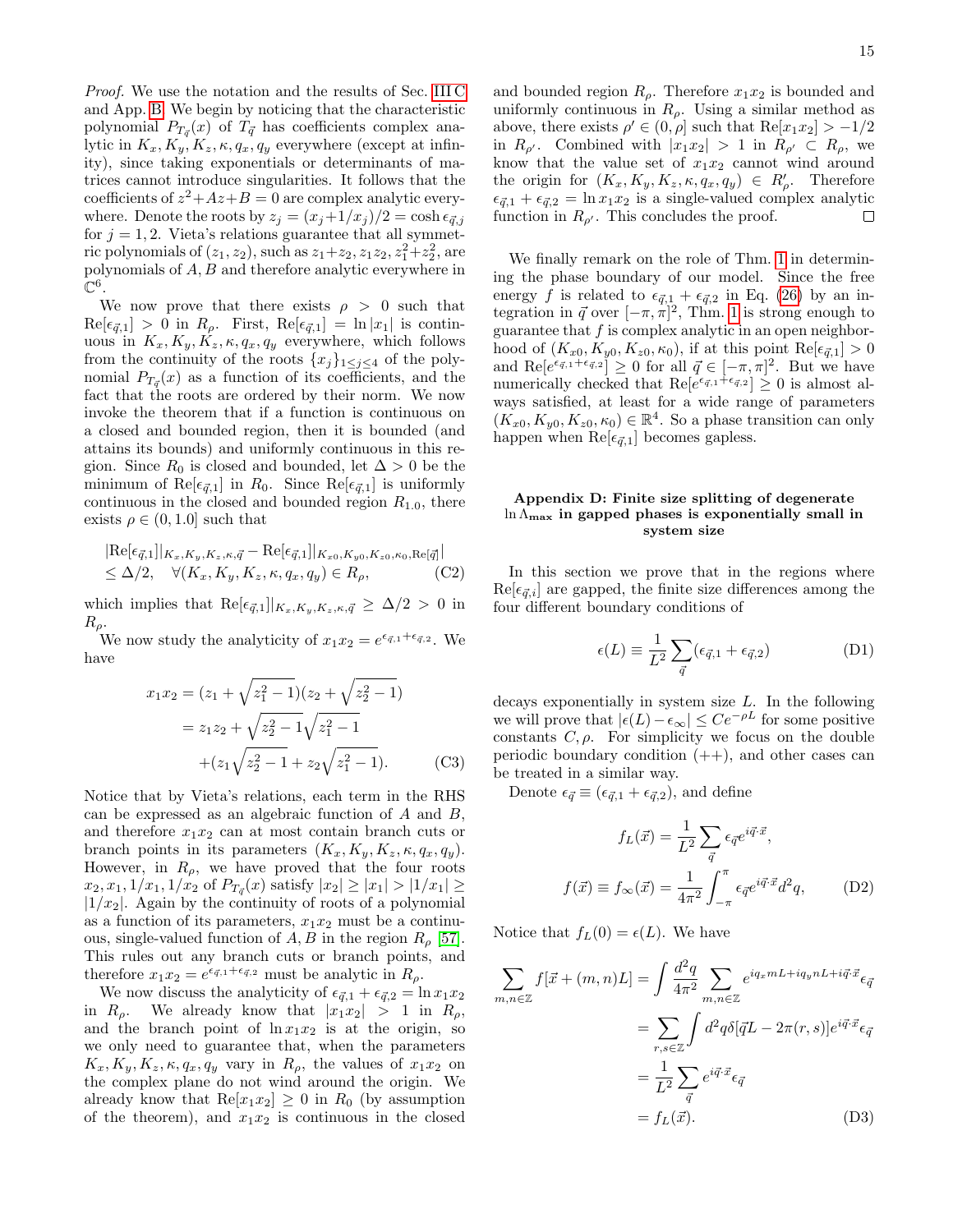Therefore

<span id="page-15-2"></span>
$$
\epsilon_L - \epsilon_\infty = f_L(\vec{0}) - f(\vec{0}) = \sum_{(m,n)\in\mathbb{Z}^2\backslash\{(0,0)\}} f[(m,n)L].
$$
\n(D4)

App. [C](#page-13-0) proved that when  $\text{Re}[\epsilon_{\vec{q},i}]$  are gapped and positive,  $\epsilon_{\vec{q}}$  is complex analytic in the region  $|\text{Im}(q_x)| \leq$  $\rho, |\text{Im}(q_u)| \leq \rho$  for some  $\rho > 0$ . This leads to the exponential decay of  $f(\vec{x})$  in x, since

$$
|f(\vec{x})| = \frac{1}{4\pi^2} \left| \int_{-\pi}^{\pi} \epsilon_{\vec{q}} e^{i\vec{q}\cdot\vec{x}} d^2 q \right|,
$$
  
\n
$$
= \frac{1}{4\pi^2} \left| \int_{-\pi}^{\pi} \epsilon_{\vec{q}+i\rho(\text{sgn}(x),\text{sgn}(y))} e^{i\vec{q}\cdot\vec{x}} e^{-\rho(|x|+|y|)} d^2 q \right|,
$$
  
\n
$$
\leq e^{-\rho(|x|+|y|)} \max_{\vec{q}} |\epsilon_{\vec{q}+i\rho(\text{sgn}(x),\text{sgn}(y))}|.
$$
 (D5)

Then, Eq. [\(D4\)](#page-15-2) implies that  $|\epsilon(L) - \epsilon_{\infty}| \leq Ce^{-\rho L}$  for some constant C.

## <span id="page-15-0"></span>Appendix E: Numerical solution for vortex sectors without translation invariance

In Sec. IIID we claimed that vortices are "gapped" in the thermodynamic limit for all nonzero  $K_1, K_2, K_3$ . More precisely, this means that the principal eigenvalue  $\ln \Lambda_{\text{max}}$  of the fermionic transfer matrix  $\hat{T}'$  for any sector with vortices is smaller than that of the vortex-free sector by a finite amount  $\Delta > 0$ . This finite excitation gap is essential for the analysis of topological degeneracy and loop observables in Sec. [III F.](#page-7-1) Although the generalized Lieb's theorem in App. [A](#page-11-0) proves that vortices have non-negative excitation energy, we still need to verify that this excitation energy does not approach zero in the thermodynamic limit. To verify the finite excitation gap claim, we need to numerically solve the eigenvalues of  $\hat{T}'$ , since vortices break translation symmetry and the Fourier transform in the main text cannot be used anymore. In the following we first describe the method in App. [E 1](#page-15-3) and then present the result in App. [E 2.](#page-15-1)

#### <span id="page-15-3"></span>1. Method

In the following we present a numerical method to calculate the largest eigenvalue of the free fermion transfer matrix of the form

$$
\hat{T} = \exp\left(\sum_{i,j} P_{ij} i \hat{c}_i \hat{c}_j\right) \exp\left(\sum_{i,j} Q_{ij} i \hat{c}_i \hat{c}_j\right)
$$

$$
\times \exp\left(\sum_{i,j} R_{ij} i \hat{c}_i \hat{c}_j\right),
$$
(E1)

where  $P, Q, R$  are general  $2N \times 2N$  antisymmetric matrices (not necessarily translationally invariant), and in this section repeated indices indicate summation. Denote by  $\mathfrak{so}(2N)$  the Lie algebra of all  $2N \times 2N$  antisymmetric matrices. For any  $X \in \mathfrak{so}(2N)$ , define

$$
\rho(X) \equiv \frac{1}{4} \sum_{i,j} X_{ij} \hat{c}_i \hat{c}_j.
$$
 (E2)

It is straightforward to verify that  $\rho$  is a representation of  $\mathfrak{so}(2N)$ , i.e.

$$
[\rho(X), \rho(Y)] = \rho([X, Y]).
$$
 (E3)

We can therefore extend  $\rho$  to the corresponding elements of the  $SO(2N)$  Lie group by  $\rho(e^X) \equiv e^{\rho(X)}$ . Notice that  $\hat{T}$  is an element of this Lie group in the Majorana fermion representation

$$
\hat{T} = e^{4i\rho(P)} e^{4i\rho(Q)} e^{4i\rho(R)} \n= \rho(e^{4iP}) \rho(e^{4iQ}) \rho(e^{4iQ}) \n= \rho(e^{4iP} e^{4iQ} e^{4iR}).
$$
\n(E4)

Let  $e^{4iM} \equiv e^{4iP} e^{4iQ} e^{4iR}$  which can be numerically computed efficiently. Then we have  $\hat{T} = \exp(M_{ij} i \hat{c}_i \hat{c}_j)$  with  $M \in \mathfrak{so}(2N)$ . Using a (complex) orthogonal transformation, we can bring  $M$  to a block diagonal form

$$
O^TMO = \mathbf{diag}\left\{ \begin{pmatrix} 0 & -\epsilon_1 \\ \epsilon_1 & 0 \end{pmatrix}, \begin{pmatrix} 0 & -\epsilon_2 \\ \epsilon_2 & 0 \end{pmatrix}, \dots, \begin{pmatrix} 0 & -\epsilon_N \\ \epsilon_N & 0 \end{pmatrix} \right\}
$$
(E5)

where  $\{\epsilon_j\}_{j=1}^N$  are complex numbers with non-negative real part, and  $\hat{T}$  factorizes into a product of mutually commuting operators. The principal eigenvalue of  $T$  is

$$
\Lambda_{\text{max}} = e^{2(\epsilon_1 + \epsilon_2 + \dots + \epsilon_N)}.
$$
\n(E6)

The vortex excitation gap  $\Delta$  is defined as

<span id="page-15-4"></span>
$$
\Delta = \max_{(\Phi_x, \Phi_y)} \ln \Lambda_{\max}^{(\Phi_x, \Phi_y)} - \max_{V} \ln \Lambda_{\max}^{(V)}.
$$
 (E7)

where  $\Lambda_{\max}^{(\Phi_x, \Phi_y)}$  is principal eigenvalue of the vortex free sectors defined in Eq. [\(25\)](#page-5-5), and the second max is over all vortex configurations V .

### <span id="page-15-1"></span>2. Numerical results

We present numerical results that show the excitation gaps of vortices, as defined by Eq. [\(E7\)](#page-15-4), remain finite for  $L \to \infty$ .

For numerical convenience we use the lattice orientation shown in Fig. [6.](#page-16-1) This slightly changes the finite size results from an  $L \times L$  system in Fig. [2,](#page-2-3) but the thermodynamic limit remains the same. [Also notice that the generalized Lieb's theorem in App. [A](#page-11-0) still holds here since we still have reflection positivity with reflection mirrors being vertical bisectors of the z-links.]

We limit our numerical study to the region  $K_x, K_y, K_z \leq 1.0$ . There are  $2^{L^2-1}$  vortex configurations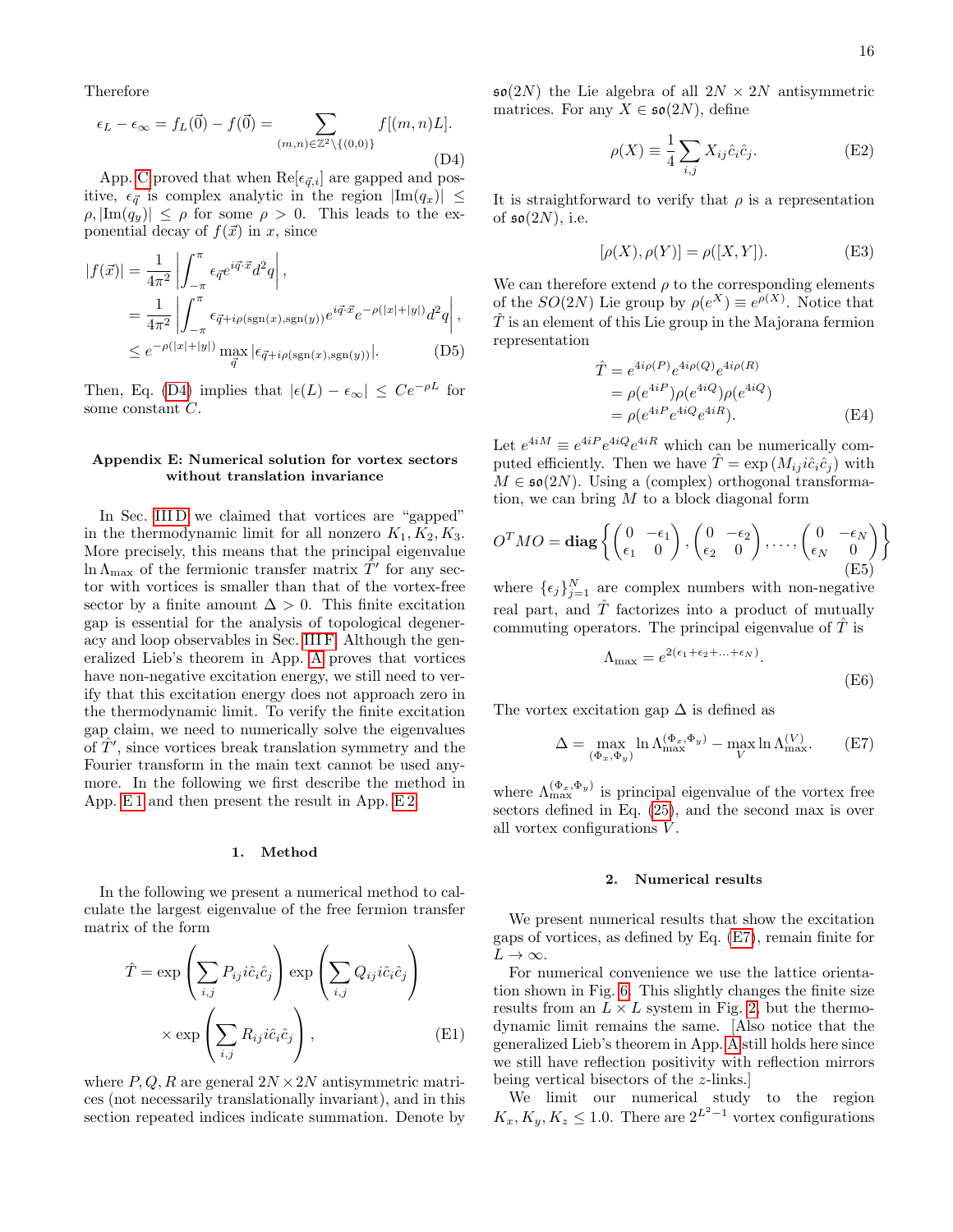

<span id="page-16-1"></span>FIG. 6. Lattice geometry for numerical calculation of vortex excitation gaps. Both directions are periodic with length L. The two shaded plaquettes are the locations of the two vortices with  $\vec{r}_1 - \vec{r}_2 = (1, -1)$  whose excitation gap is shown in Fig. [7.](#page-16-2)

in total, and it is impractical to study all of them, so we compared a few representative ones, including configurations with a few neighboring vortices, configurations with two far separated vortices, and configurations with a periodic vortex lattice. Our result shows that the excitation gap  $\Delta$  increases with the number of vortices, and for a fixed number of vortices,  $\Delta$  typically increases with their distance. Vortex lattices always have a finite energy density, i.e.  $\Delta \propto L^2$ .

In short, in all the configurations we have studied, the ones with smallest excitation gap are configurations with two neighboring vortices, with  $\vec{r}_1 - \vec{r}_2 = (1, -1)$  or  $(1, 1)$ , where  $\vec{r}_1$  and  $\vec{r}_2$  are positions of the two vortices. In Fig. [7](#page-16-2) we show the finite size scaling of the excitation gap  $\Delta_{2v}$  of two neighboring vortices with  $\vec{r}_1 - \vec{r}_2 = (1, -1),$ for the A-phase, the gapless B-phase ( $\kappa = 0$ ) and the gapped B-phase  $(\kappa > 0)$ . (We also studied the finite size scaling of a few other configurations with two or four vortices, and saw similar behaviors). We see that in all cases presented here,  $\Delta_{2v}$  converges to a finite positive value when  $L \to \infty$ , verifying our claim that vortices are always gapped.

## <span id="page-16-0"></span>Appendix F: Topological degeneracy of the transfer matrix  $\hat{T}$  for arbitrary  $(L_x, L_y)$

In Sec. [III F](#page-7-1) we computed the topological degeneracy of T when  $(L_x, L_y)$  are both even numbers. We treat the slightly more complicated case of arbitrary  $(L_x, L_y)$  here. The results for the loop observables remain the same.

For general  $(L_x, L_y)$ , the mode  $(q_x, q_y)$  appears in the sector  $(\Phi_x, \Phi_y) = (e^{iq_xL_x}, e^{iq_yL_y}),$  for  $\vec{q}$  =  $(0, 0), (0, \pi), (\pi, 0), (\pi, \pi)$ . The value of  $P_{\vec{q}}$  in the fermionic principal state is still determined by maximizing the  $\tilde{T}_{0,\vec{q}}$  term in Eq. [\(24\)](#page-5-2) and we still have  $P_{\pi0} = P_{\pi\pi} = -1$ ,  $P_{00} = [K_z > K_x + K_y]$ , and  $P_{0\pi} = [K_z > |K_x - K_y|],$  where  $[S] = +1$  if the statement S is true and  $[S] = -1$  otherwise. We can rewrite the



<span id="page-16-2"></span>FIG. 7. Finite size scaling of vortex pair excitation gap  $\Delta_{2v}$  as a function of system size L, for a pair of neighboring vortices shown in Fig. [6.](#page-16-1) Upper:  $A_z$ -phase at  $K_x = K_y =$ 0.4,  $K_z = 1.0$ , and  $\kappa = 0$ ; Lower: B-phases at  $K_x = K_y =$  $K_z = 0.5$ , with blue dots for  $\kappa = 0$  (where fermion spectrum is gapless) and red triangles for  $\kappa = 0.05$  (where fermion spectrum is gapped), respectively.

fermion parity constraint Eq. [\(29\)](#page-7-3) as follows

<span id="page-16-4"></span>
$$
\prod_{\vec{q} \equiv -\vec{q}} P_{\vec{q}}^{\delta_{\Phi_x, e^{iq_x L_x \delta_{\Phi_y, e^{iq_y L_y}}}} = \Phi_x^{L_y} (-1)^{(L_x - 1)L_y}, \quad \text{(F1)}
$$

where the product is over all  $\vec{q} \in \mathbb{R}$  $\{(0,0), (0,\pi),(\pi,0),(\pi,\pi)\}\$ , but the exponent in  $P_{\vec{q}}$ ensures that only those  $\vec{q}$  belonging to the sector  $(\Phi_x, \Phi_y)$  contribute. We can simplify the above equation further by the identity

<span id="page-16-3"></span>
$$
\delta_{\Phi_{\alpha}, e^{iq_{\alpha}L_{\alpha}}} \equiv \delta_{q_{\alpha}, \pi} L_{\alpha} + \delta_{\Phi_{\alpha}, 1} \pmod{2}.
$$
 (F2)

Inserting Eq. [\(F2\)](#page-16-3) and the expressions of  $P_{00}, P_{0\pi}, P_{\pi 0}, P_{\pi\pi}$  given above into Eq. [\(F1\)](#page-16-4), the fermion parity constraint becomes

<span id="page-16-5"></span>
$$
[K_z > K_x + K_y]^{\delta_{\Phi_x 1} \delta_{\Phi_y 1}} = [K_z > |K_x - K_y|]^{\delta_{\Phi_x 1} (L_y + \delta_{\Phi_y 1})}.
$$
\n(F3)

We can now determine the degeneracy of different phases using Eq. [\(F3\)](#page-16-5):

 $A_z: [K_z > K_x + K_y] = [K_z > |K_x - K_y|] = +1$ , always has 4-fold degeneracy.

 $A_x, A_y$ :  $[K_z > K_x + K_y] = [K_z > |K_x - K_y|] = -1$ . Has 4-fold degeneracy if  $L_y$  is even, and 2-fold degeneracy if  $L_y$  is odd with  $(++)$ ,  $(+-)$  being parity-incompatible.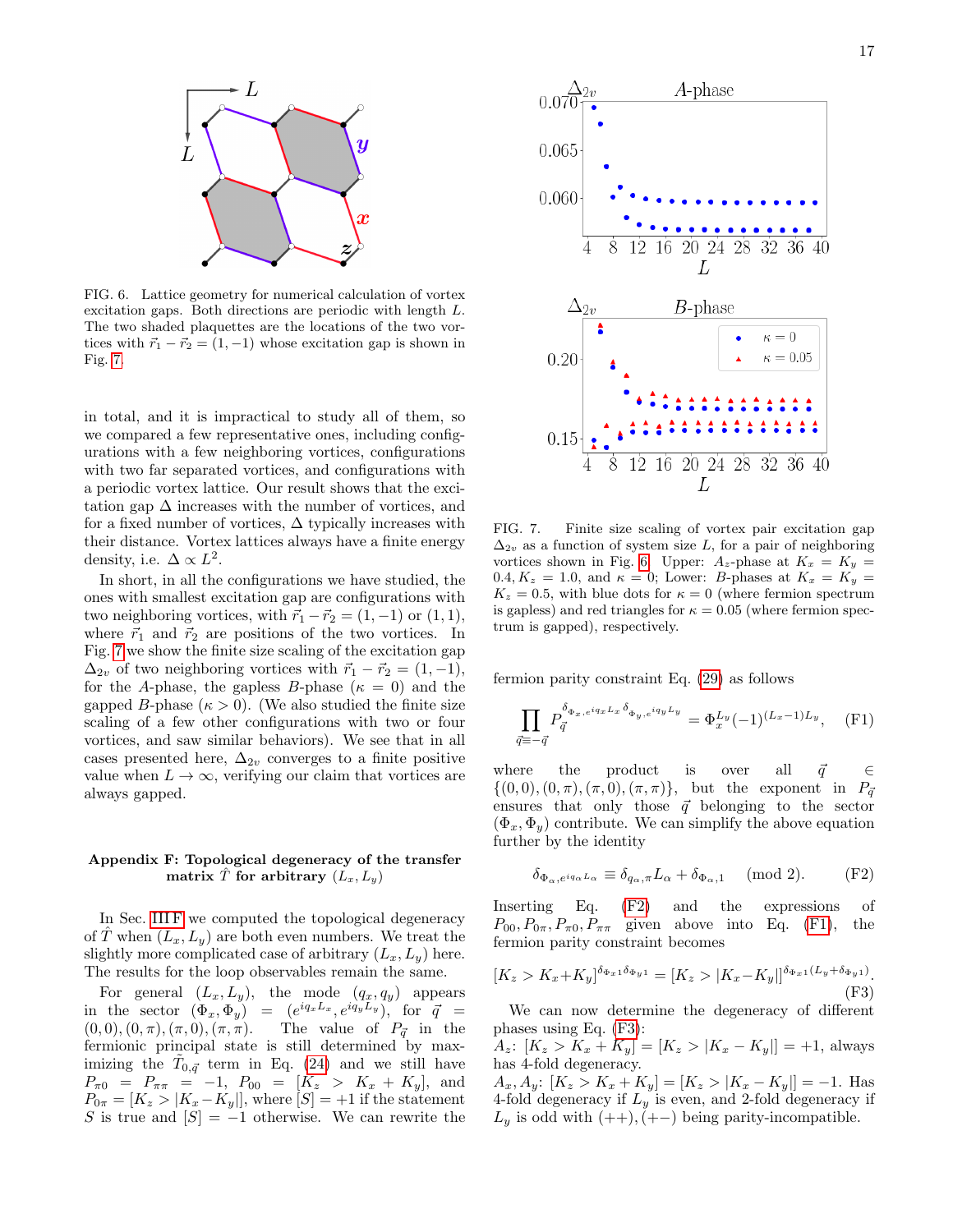B:  $[K_z > K_x + K_y] = -1, [K_z > |K_x - K_y|] = +1,$ always has 3-fold degeneracy with  $(++)$  being parityincompatible.

The calculation for large loop observables remain the same as done in the main text, leading to the same results independent of  $(L_x, L_y)$ .

- <span id="page-17-0"></span>[1] Lars Onsager, "Crystal Statistics. I. A Two-Dimensional Model with an Order-Disorder Transition," [Phys. Rev.](http://dx.doi.org/10.1103/PhysRev.65.117) 65[, 117–149 \(1944\).](http://dx.doi.org/10.1103/PhysRev.65.117)
- <span id="page-17-1"></span>[2] Bruria Kaufman, "Crystal Statistics. II. Partition Function Evaluated by Spinor Analysis," [Phys. Rev.](http://dx.doi.org/10.1103/PhysRev.76.1232) 76, 1232– [1243 \(1949\).](http://dx.doi.org/10.1103/PhysRev.76.1232)
- <span id="page-17-2"></span>[3] Alexei Kitaev, "Anyons in an exactly solved model and beyond," Ann. Phys. 321, 2–111 (2006).
- <span id="page-17-3"></span>[4] Rodney J Baxter, Exactly solved models in statistical mechanics (Elsevier, 2016).
- <span id="page-17-4"></span>[5] Masuo Suzuki, "Solution and Critical Behavior of Some 'Three-Dimensional' Ising Models with a Four-Spin Interaction," Phys. Rev. Lett. 28, 507 (1972).
- <span id="page-17-7"></span>[6] A B Zamolodchikov, "Tetrahedra equations and integrable systems in three-dimensional space," Sov. Phys. JETP 52, 325–336 (1980).
- <span id="page-17-8"></span>[7] V V Bazhanov and R J Baxter, "New solvable lattice models in three dimensions," J. Stat. Phys. 69, 453–485 (1992).
- <span id="page-17-30"></span>[8] H Y Huang, V Popkov, and Fa-Yueh Wu, "Exact solution of a three-dimensional dimer system," Phys. Rev. Lett. 78, 409 (1997).
- [9] Deepak Dhar and Samarth Chandra, "Exact entropy of dimer coverings for a class of lattices in three or more dimensions," Phys. Rev. Lett. 100, 120602 (2008).
- <span id="page-17-5"></span>[10] Vladimir V Mangazeev, Vladimir V Bazhanov, and Sergey M Sergeev, "An integrable 3D lattice model with positive Boltzmann weights," J. Phys. A 46, 465206 (2013).
- <span id="page-17-6"></span>[11] Among the models constructed in Refs. [\[5](#page-17-4)[–10\]](#page-17-5), only the models in Refs. [\[5,](#page-17-4) [8\]](#page-17-30) have phase transitions, and in these the 3D partition function factorizes into a product of partition functions of 2D systems, giving the phase transitions an essentially 2D character.
- <span id="page-17-9"></span>[12] Markus Heyl, Anatoli Polkovnikov, and Stefan Kehrein, "Dynamical quantum phase transitions in the transversefield Ising model," Phys. Rev. Lett. 110, 135704 (2013).
- <span id="page-17-10"></span>[13] Markus Heyl, "Dynamical quantum phase transitions: a review," [Rep. Prog. Phys.](http://dx.doi.org/10.1088/1361-6633/aaaf9a) 81, 054001 (2018).
- <span id="page-17-11"></span>[14] Chen-Ning Yang and Tsung-Dao Lee, "Statistical theory of equations of state and phase transitions. I. Theory of condensation," Phys. Rev. 87, 404 (1952).
- [15] Tsung-Dao Lee and Chen-Ning Yang, "Statistical theory of equations of state and phase transitions. II. Lattice gas and Ising model," Phys. Rev. 87, 410 (1952).
- <span id="page-17-29"></span>[16] Bo-Bo Wei and Ren-Bao Liu, "Lee-Yang zeros and critical times in decoherence of a probe spin coupled to a bath," Phys. Rev. Lett. 109, 185701 (2012).
- <span id="page-17-12"></span>[17] Xinhua Peng, Hui Zhou, Bo-Bo Wei, Jiangyu Cui, Jiangfeng Du, and Ren-Bao Liu, "Experimental observation of Lee-Yang zeros," Phys. Rev. Lett. 114, 010601  $(2015)$
- <span id="page-17-13"></span>[18] Nimrod Moiseyev, Non-Hermitian quantum mechanics (Cambridge University Press, 2011).
- [19] Zongping Gong, Yuto Ashida, Kohei Kawabata, Kazuaki Takasan, Sho Higashikawa, and Masahito Ueda, "Topo-

logical phases of non-Hermitian systems," [Phys. Rev. X](http://dx.doi.org/ 10.1103/PhysRevX.8.031079) 8[, 031079 \(2018\).](http://dx.doi.org/ 10.1103/PhysRevX.8.031079)

- <span id="page-17-14"></span>[20] Yuto Ashida, Zongping Gong, and Masahito Ueda, "Non-Hermitian physics," [Adv. Phys.](http://dx.doi.org/10.1080/00018732.2021.1876991) 69, 249–435 [\(2020\).](http://dx.doi.org/10.1080/00018732.2021.1876991)
- <span id="page-17-15"></span>[21] Antón F Faedo, Carlos Hoyos, David Mateos, and Javier G Subils, "Holographic complex conformal field theories," Phys. Rev. Lett. 124, 161601 (2020).
- <span id="page-17-16"></span>[22] Xiao-Yong Feng, Guang-Ming Zhang, and Tao Xiang, "Topological characterization of quantum phase transitions in a spin-1/2 model," [Phys. Rev. Lett.](http://dx.doi.org/10.1103/PhysRevLett.98.087204) 98, 087204 [\(2007\).](http://dx.doi.org/10.1103/PhysRevLett.98.087204)
- <span id="page-17-17"></span>[23] Zohar Nussinov and Gerardo Ortiz, "Bond algebras and exact solvability of Hamiltonians: Spin  $s = 1/2$  multilayer systems," Phys. Rev. B 79, 214440 (2009).
- [24] Emilio Cobanera, Gerardo Ortiz, and Zohar Nussinov, "The bond-algebraic approach to dualities," Adv. Phys. 60, 679–798 (2011).
- <span id="page-17-27"></span>[25] Adrian Chapman and Steven T. Flammia, "Characterization of solvable spin models via graph invariants," Quantum 4[, 278 \(2020\).](http://dx.doi.org/10.22331/q-2020-06-04-278)
- <span id="page-17-18"></span>[26] Masahiro Ogura, Yukihisa Imamura, Naruhiko Kameyama, Kazuhiko Minami, and Masatoshi Sato, "Geometric criterion for solvability of lattice spin systems," Phys. Rev. B 102[, 245118 \(2020\).](http://dx.doi.org/10.1103/PhysRevB.102.245118)
- <span id="page-17-19"></span>[27] While there are exponentially many solutions  $\{u_{ij}\}\)$  to Eq. [\(12\)](#page-3-3) for a fixed configuration  $\{W_p, \Phi_x, \Phi_y\}$ , all of them are equivalent up to a gauge transformation, and the spectrum of  $\hat{T}'$  only depends on the values of  $\{W_p, \Phi_x, \Phi_y\}.$
- <span id="page-17-20"></span>[28] Elliott H. Lieb, "Flux phase of the half-filled band," [Phys.](http://dx.doi.org/ 10.1103/PhysRevLett.73.2158) Rev. Lett. 73[, 2158–2161 \(1994\).](http://dx.doi.org/ 10.1103/PhysRevLett.73.2158)
- <span id="page-17-21"></span>[29] A.Yu. Kitaev, "Fault-tolerant quantum computation by anyons," Ann. Phys. 303[, 2–30 \(2003\).](http://dx.doi.org/ https://doi.org/10.1016/S0003-4916(02)00018-0)
- <span id="page-17-22"></span>[30] In fact, for real  $K_x, K_y, K_z$ , the single fermion energies  $\epsilon_{\vec{q},1}, \epsilon_{\vec{q},2}$  are real; so the distinction between  $\epsilon_{\vec{q},1}$  and  $\text{Re}[\epsilon_{\vec{q},1}]$  is unimportant here. In particular, one obtains the same phase diagram even if  $\epsilon_{\vec{q},1} = 0$  is used as a criterion for phase transition.
- <span id="page-17-23"></span>[31] We are approaching the phase boundary strictly inside the big triangle, i.e. the parameters  $K_x, K_y, K_z$  are all nonzero. If one instead approaches the point where two phase boundaries meet from along a side of the big triangle, then one can show that the transition is in 2D Ising universality class, where  $f \sim \eta^2 \ln \eta$ .
- <span id="page-17-24"></span>[32] M. B. Hastings and Xiao-Gang Wen, "Quasiadiabatic continuation of quantum states: The stability of topological ground-state degeneracy and emergent gauge invariance," Phys. Rev. B **72**[, 045141 \(2005\).](http://dx.doi.org/ 10.1103/PhysRevB.72.045141)
- <span id="page-17-25"></span>[33] Elliott H. Lieb and Derek W. Robinson, "The finite group" velocity of quantum spin systems," [Commun. Math.](http://dx.doi.org/ cmp/1103858407) Phys. 28[, 251 – 257 \(1972\).](http://dx.doi.org/ cmp/1103858407)
- <span id="page-17-26"></span>[34] Matthew B Hastings, "Locality in quantum systems," arXiv:1008.5137 (2010).
- <span id="page-17-28"></span>[35] Samuel J Elman, Adrian Chapman, and Steven T Flammia, "Free fermions behind the disguise," Commun.